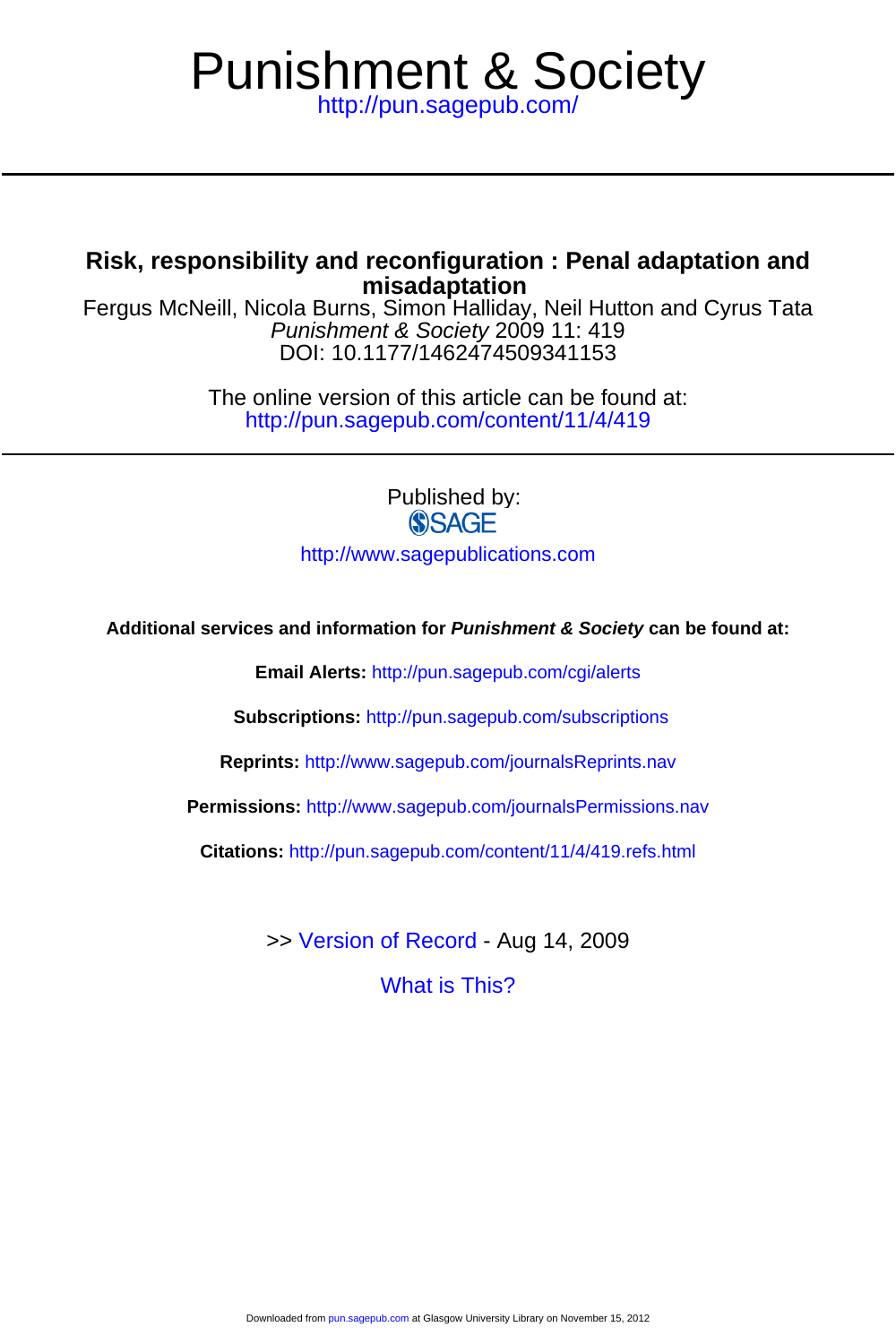Copyright © The Author(s), 2009. Reprints and permissions: http://www.sagepub.co.uk/ journalsPermissions.nav 1462-4745; Vol 11(4): 419–442 DOI: 10.1177/1462474509341153



& SOCIETY

# **Risk, responsibility and reconfiguration**

Penal adaptation and misadaptation

FERGUS MCNEILL, NICOLA BURNS, SIMON HALLIDAY, NEIL HUTTON AND CYRUS TATA

*University of Glasgow, University of Glasgow, University of Strathclyde, University of Strathclyde and University of Strathclyde, UK*

# **Abstract**

This article draws on the findings of an ethnographic study of social enquiry and sentencing in the Scottish courts. It explores the nature of the practice of social enquiry (that is, of social workers preparing reports to assist sentencers) and explores the extent to which this practice is being reconfigured in line with the recent accounts of penal transformation. In so doing, we problematize and explore what we term the 'governmentality gap'; meaning, a lacuna in the existing penological scholarship which concerns the contingent relationships between changing governmental rationalities and technologies on the one hand and the construction of penality-in-practice on the other. The findings suggest that although policy discourses have, in many respects, changed in the way that these accounts elucidate and anticipate, evidence of changes in penal discourses and practices is much more partial. Drawing on Bourdieu, we suggest that this may be best understood not as a counter-example to accounts of penal transformation but as evidence of an incompleteness in their analyses which reflects the 'governmentality gap' and requires the development of more fully cultural penology drawing on ethnographies of penality.

# **Key Words**

Bourdieu • governmentality • probation • risk • sentencing

# **INTRODUCTION**

This article reports some of the findings of an ethnographic study of the nature of the practice of 'social enquiry' in which criminal justice social workers prepare pre-sentence reports to assist judges in the Scottish courts.1 The aim here is to explore what this study reveals about the extent to which this particular penal practice is being reconfigured in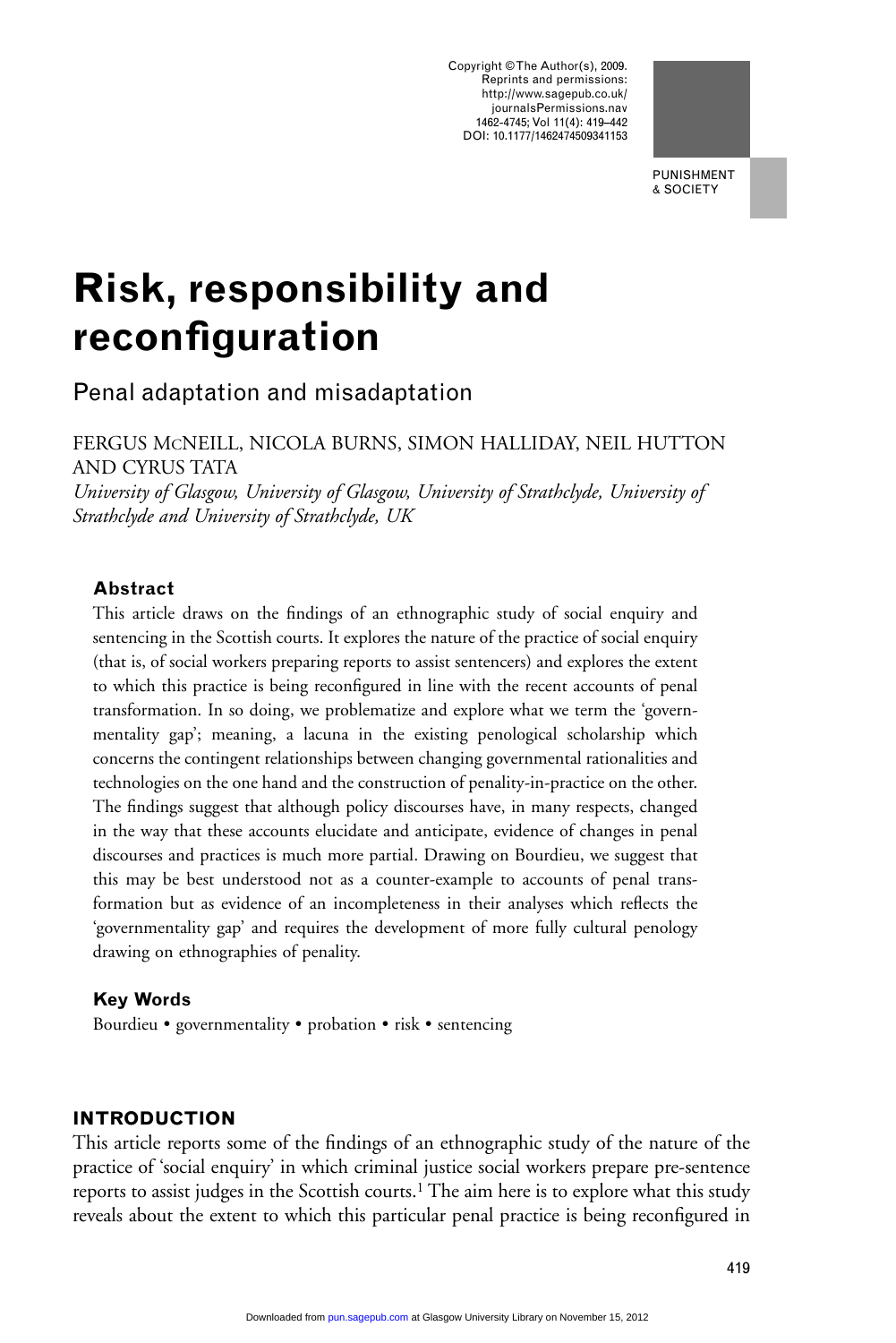line with recent accounts of penal transformation. Since most readers will be very familiar with this literature, we begin by providing only a brief outline of the most relevant aspects of these accounts and of ensuing debates. In so doing, we point to what we term the 'governmentality gap'; meaning, a lacuna in the existing penological scholarship which concerns the contingent relationships between changing governmental rationalities and technologies on the one hand and the construction of penality-in-practice on the other. We argue that the work of Pierre Bourdieu provides some important and useful conceptual resources with which to plug this gap. The article then outlines the contexts and methods of the Scottish study and presents findings that elucidate how discourses and practices of risk (a key feature of the new penology) are constructed in the production of pre-sentence reports. Finally, in our discussion of these findings, we show how enduring concerns about responsibility and moral character interact with discourses or risk, and argue that evidence of the transformation of penality-in-practice remains partial. Drawing on Bourdieu, we suggest that this may be best understood not as a counterexample to accounts of penal transformation but as evidence of an incompleteness in their analyses which reflects the 'governmentality gap' and requires the development of more fully cultural penology drawing on ethnographies of penality.

### **REHABILITATION, RISK AND RECONFIGURATION**

Accounts of penal transformation or reconfiguration in late modern western societies (principally focused on England and Wales and the USA) highlight the significance of the shift from a 'penal welfarism' pre-occupied with the rehabilitation of offenders to a 'new penology' pre-occupied with the management of crime and risk. Most relevant here are the implications of this transformation for how societies, cultures and individuals construct and are constructed by penal practices – in particular those practices associated with rehabilitation. Feeley and Simon (1994: 173, see also Feeley and Simon, 1992) have argued that 'old penology' centred on individuals – their culpability, their guilt, the diagnosis of their deviance, discovering and applying the proper treatment: 'one of its central aims is to ascertain the nature of the responsibility of the accused and hold the guilty accountable'. 'New penology' in contrast focuses on groups, and is 'concerned with techniques for identifying, classifying and managing groups assorted by levels of dangerousness' (1994: 173).

For Garland (2001), the origins of the eclipse of penal welfarism, the loss of faith in rehabilitation and the emergence of these new strategies of control lie in the social, economic and political dynamics of late modernity. Though complex and multi-layered, his account centres on the central predicament of the late modern state; a 'crisis of sovereignty', linked to the State's impotence in the face of high crime rates*,* which provokes a 'schizoid' reaction involving the development of two contrasting strategies. The 'sovereign state strategy', characterized by 'hysterical denial', deploys a criminology 'of the alien other', different from 'us', to create a 'suitable enemy' for the State to attack expressively and punitively (see also Pratt, 2000). This stands in stark contrast to the 'criminology of the self' which underlies more pragmatic, 'adaptive strategies' typified in recent approaches to crime prevention and reduction. Traditional rehabilitation fits comfortably with neither of these criminologies nor with their related penal strategies; as Garland (1996: 461–2) notes: 'the excluded middle ground here is precisely the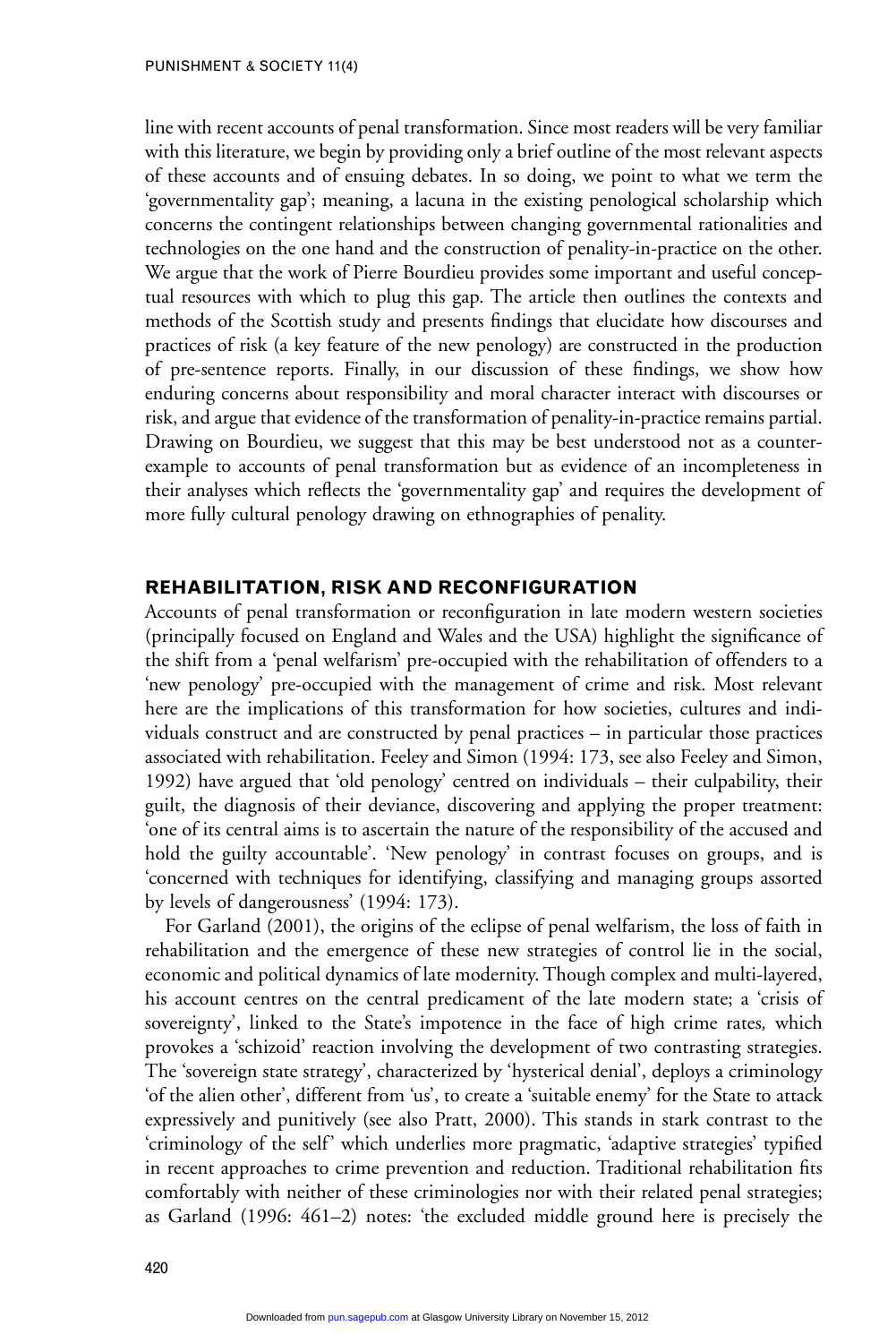once-dominant welfarist criminology which depicted the offender as disadvantaged or poorly socialized and made it a state responsibility . . . to take positive steps of a remedial kind'.

According to Garland, welfarist criminology came to be excluded partly because of its perceived failure; a perception which produced a profound loss of faith in the legitimacy of the traditional rehabilitative aims and purposes of probation – at least among policy makers if not practitioners (Zedner, 2002; Vanstone, 2004). This loss of faith resonated particularly powerfully in terms of *public* mentalities and sensibilities about crime and punishment; the eclipse of welfarism, Garland argues, owes much to declining support among the middle classes, now increasingly insecure as they navigate the risks and uncertainties of late modernity and increasingly distrustful of the claimed expertise of penal professionals (Garland, 2000, 2001). The resulting decline of collective provision and the privatization of risks mean that rehabilitation's traditional justification – as a means of reclaiming or helping disadvantaged people – has lost its cultural purchase (Bauman, 1997; McCulloch and McNeill, 2007). To the extent that rehabilitation endures at all, it survives only in a hollowed out managerialized form, not as an over-riding purpose but as a subordinate means. Garland (1997a: 6) argues that probation 'staff now emphasise that "rehabilitation" is necessary for the protection of the public. It is future victims who are now "rescued" by rehabilitative work, rather than the offenders themselves.'

Garland's (2001) broader thesis in *The culture of control* has been carefully examined and critiqued by numerous commentators (see, for example, Feeley, 2002; Zedner, 2002; Braithwaite, 2003; O'Malley, 2004; Matthews, 2005). Most relevant in the context however, are those studies of penal policies and practices in various jurisdictions that have examined his arguments about the reconfiguration of penality both conceptually and empirically (for example, Lynch, 1998, 2000; McAra, 1999, 2005; Kemshall and Maguire, 2001; Robinson, 2002, 2003; Hannah-Moffat, 2005; Tata, 2007a). Inevitably, such studies have tended, to varying degrees, to produce only qualified evidence of transformation. The significance of such empirical evidence is much disputed. Garland (2001) explicitly warns readers of *The culture of control* at the outset that there is no straightforward relationship between the broad socio-penal trends that he describes and the situated practices of specific penal actors operating within particular social, professional and institutional cultures. Penal professional cultures and actors can be both co-opted and (sometimes simultaneously) misadapted and resistant to changing governmental rationalities and technologies (Robinson, 2002; Cheliotis, 2006). In an important earlier article on governmentality, Garland (1997b: 204) is particularly explicit on this question:

an effective history of the present must go beyond the reconstruction of abstracted rationalities and enquire about the ways in which the rationalities and technologies of government are instantiated in the actual practices and discourses that make up the field.

The interstices between governmental rationalities and technologies and 'the actual practices and discourses that make up the field' constitute what we refer to as the 'governmentality gap'. We mean by this term *both* the frequently observed space between 'official' and 'frontline' discourses and practices (much discussed in studies of policy implementation and its failures, most notably by Lipsky, 1980) *and* an analytical lacuna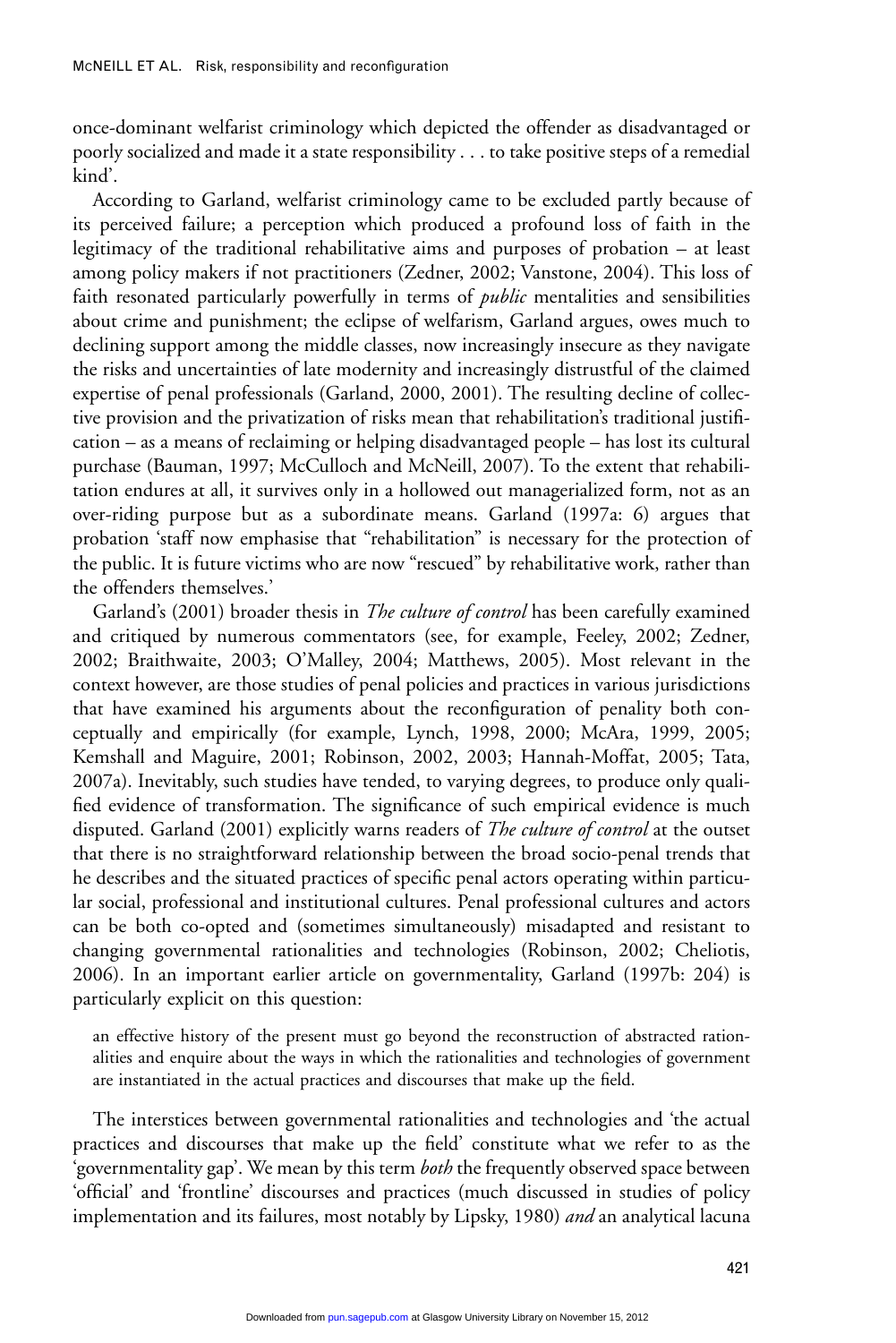that arises from examining reconfiguration principally through the lens of governmentality. We recognize, of course, that governmentality studies are diverse and varied, and that governmentality itself is a contested term (O'Malley et al., 1997). For the sake of clarity, we intend neither to criticize such scholarship nor to engage directly with its claims. Clearly, many governmentality scholars would argue that to the extent that governmentality is about rationalities and technologies principally as *ideal-type* constructions, empirical findings that reveal apparently misaligned discourses and practices are to be expected. That said, to the extent that studying reconfiguration is (also) about exploring the development of penality-in-practice, we need to understand more than 'just' rationalities, programmes and technologies and how they construct, circulate within and suffuse the penal field. We must also explore how the interstices between rationalities, programmes and technologies and actual discourses and practices are differently constituted not just in different places and times, but in every different space where penality is situated and on every different occasion when penality is enacted in the interactions and engagements between the punishers and the punished. Such work is best conceived not as an alternative to governmentality-based analyses, but rather as a necessary complement to them.

Given that our own study was not longitudinal in nature, using it to make sense of reconfiguration requires us to place our findings in historical and jurisdictional context. Scotland represents a particularly interesting site in which to study penal transformation. Although a constituent part of the UK, Scotland has had a separate system of law and criminal justice since before the Act of Union in 1707 created the United Kingdom. Despite its close geographical and political proximities to England and Wales, penal policy and penal institutions in Scotland have always been distinct from (though related to) those in England and Wales – and this distinctiveness is something of which Scottish penal policy makers and practitioners tend to be proudly aware. The advent of a devolved Scottish Parliament and Scottish Executive in 1999 has altered the institutional basis of this distinctiveness – as well as exposing Scottish criminal justice to much more intense political and media scrutiny (McAra, 2005, 2008).

At first sight, the history of probation in Scotland appears consistent with aspects of Garland's analysis. McNeill's (2005) analysis of documentary sources about Scottish probation recounts the shifting discourses that are revealed in five main eras characterized respectively by disciplinary supervision (1905–31), psycho-social treatment (1931–68), the promotion of social welfare (1969–91), the responsibilization of offenders (1991–8) and the pursuit of public protection through the assessment and management of risks (1998 onwards) (see also McNeill and Whyte, 2007). Perhaps the most peculiar aspect of this history arises from the decision to subsume probation organizations and functions within generic social work departments at the start of the 1970s; departments that were charged with 'promoting social welfare' (Social Work (Scotland) Act 1968 (section 12)). This duty existed irrespective of the type of client in question, placing offenders (both juvenile *and* adult) on a par with, for example, neglected and abused children, disabled adults and frail older people. Though this was in part a triumph for welfarist principles, it was also the result of much more pragmatic considerations around workloads, staff skills and training (McNeill and Whyte, 2007). The welfarist approach has proved unusually durable in Scotland – even in relation to adult offender services, there was little evidence of any significant revision of that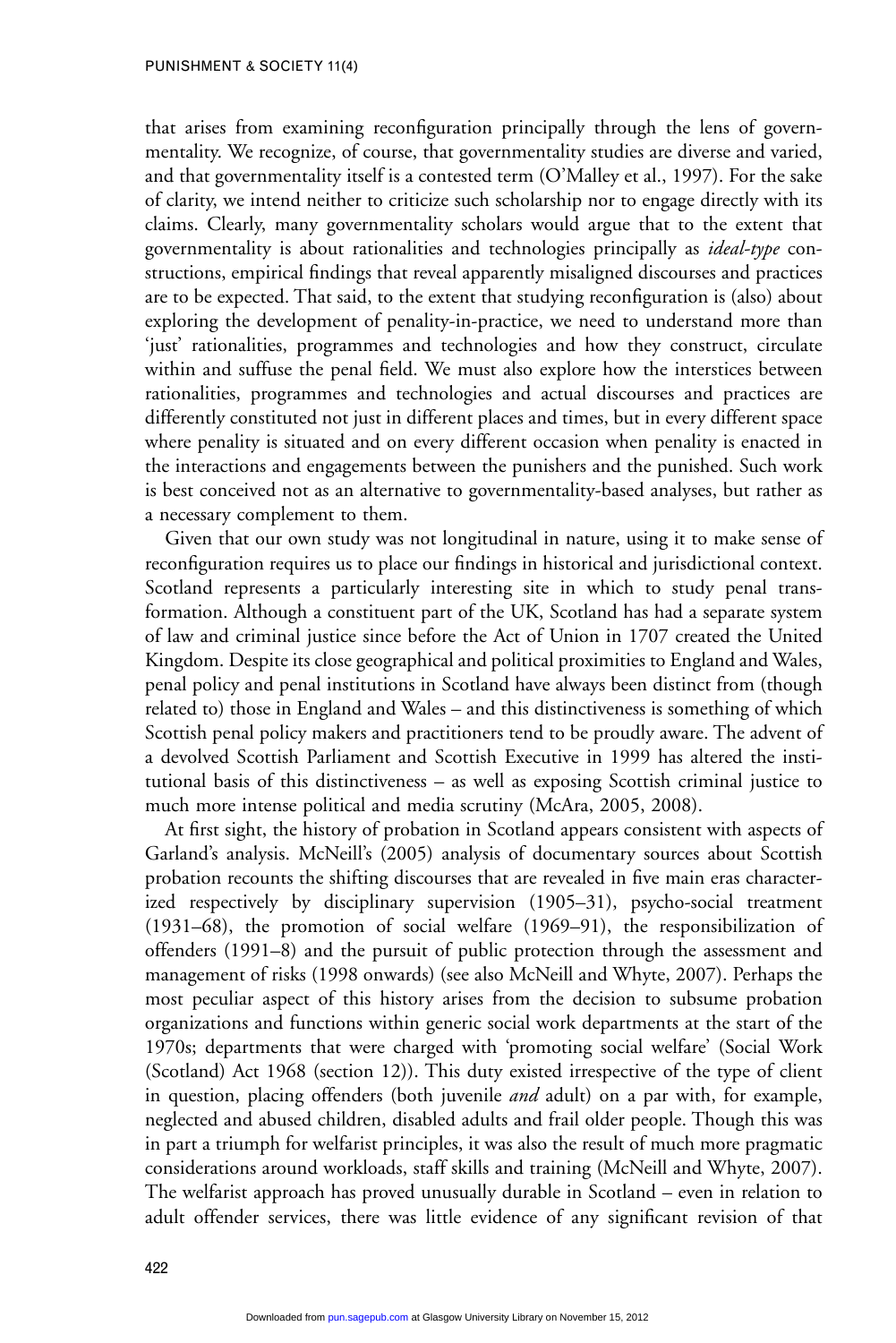philosophy until the 1990s; Scotland seems to have been relatively immune to the loss of faith in the rehabilitative ideal reported elsewhere (McAra, 1999, 2005). Even now, it remains the case that those who write social enquiry reports, supervise offenders on community sanctions and resettle released prisoners are registered social workers who have undertaken degree-level (or post-graduate) generic social work courses and who work in social work services.

That said, it is clear from recent empirical studies that, by the mid-to-late 1990s, governmental action linking ring-fenced funding to the introduction of new National Standards had already provoked significant changes in criminal justice social work, partly in line with Garland's thesis. There is some evidence, for example, that a 'responsibility model' (Paterson and Tombs, 1998) had taken root, at least in that workers' definitions of effectiveness prioritized reduced reoffending, changed attitudes in offenders and increased victim empathy (McNeill, 2000). Again partly in line with Garland's thesis, Robinson and McNeill (2004), reporting a Scottish study conducted in 2001–2, suggested that Scottish practitioners' accounts of their purposes confirmed the emergence of public protection as their 'meta-narrative' or super-ordinate purpose. However, they also found evidence that practitioners interpreted and operationalized this purpose in particular ways; insisting that it was best achieved through helping offenders via social work methods centred on relationship-building and recognizing the significance of offenders' *social* contexts and problems. Thus there is at least some evidence in Scotland (as O'Malley, 2004 and Hannah-Moffat, 2005 have suggested in Australia and Canada respectively) that while criminal justice social workers are increasingly willing to deploy the discourses of risk and protection, they do this in particular ways and for particular purposes, sometimes in defence of the traditional practices of penal welfarism. In other words, at least in so far as this is revealed in their *accounts* of their practices, partly reconfigured purposes seem to be pursued alongside and through more traditional priorities and techniques.

# **THE CONTEXT OF THE STUDY**

The business of social work, probation or corrections staff providing reports to assist judges is part of the sentencing process in many jurisdictions, though it is often overlooked by penological researchers and scholars who perhaps assume that it is peripheral to the core business of sentencing and punishment. Admittedly, different legal and cultural contexts shape such practices in different ways, serving to mute or to amplify their significance and influence. Indeed, some American scholars have argued that the Pre-Sentence Investigation Report (PSIR) continues to exist only as a marginalized discourse and an institutionalized form of the 'myth of individualized justice' (Hagan et al., 1979; Walsh, 1985; Rosecrance, 1988). More recently, following research in California (admittedly a somewhat exceptional state in penal terms), Kingsnorth et al. (1999) have argued that PSIRs are no longer needed to conceal punitive agendas and thus to uphold the 'myth of individualized justice' because punitive values are now openly acknowledged. This produces a 'dramatic role transformation' for the probation officer – 'from being an "agent of individualisation" to being an "agent of the state" – fully committed to contemporary norms of punishment and incapacitation, and recognized as such by all court room participants' (Kingsnorth et al., 1999: 271). The issue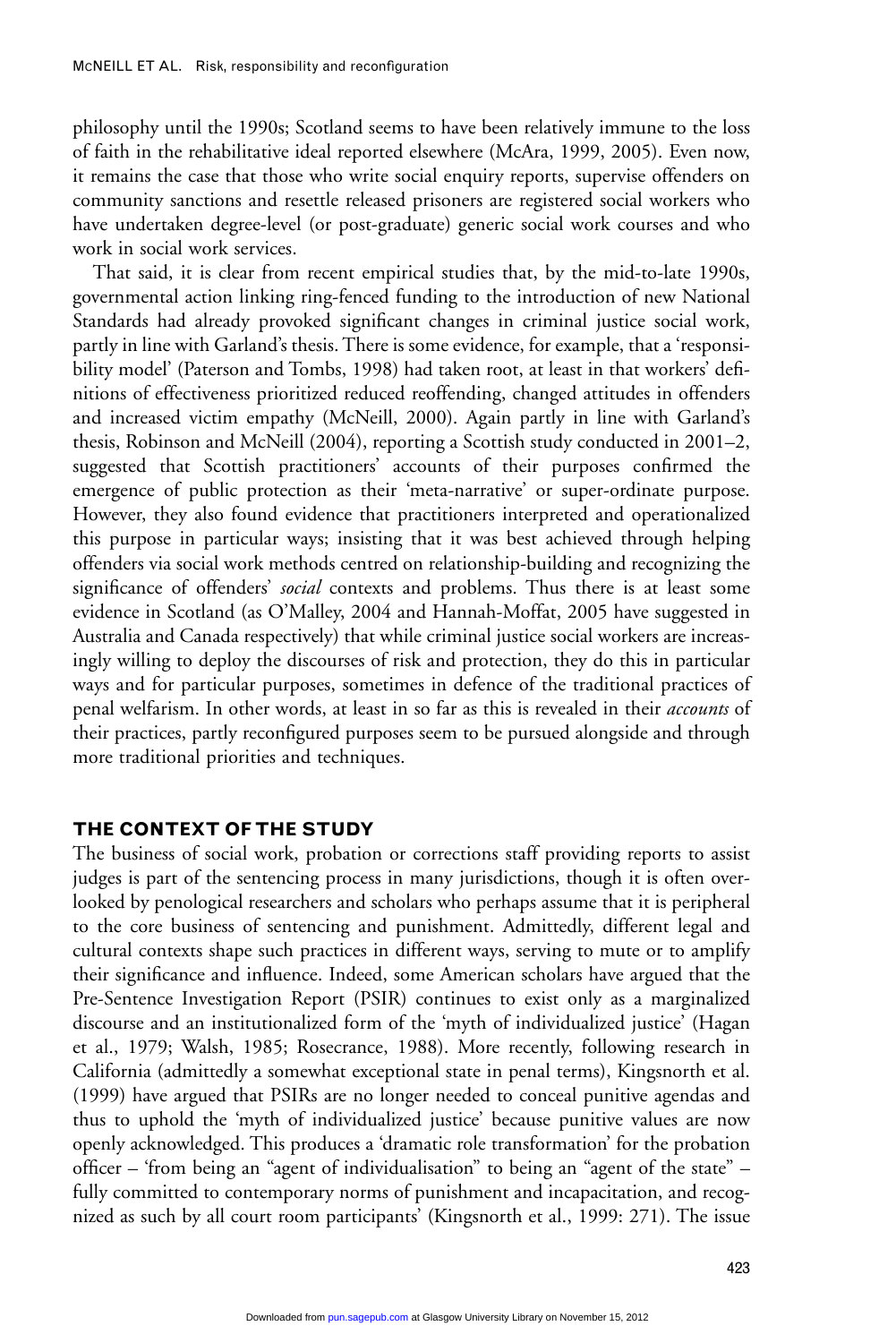of the professional identities and allegiances of criminal justice social workers is one to which we will return.

In the Scottish context, according to the relevant National Standards:

Social enquiry reports are intended to *assist* sentencing. They provide information about offenders and their circumstances of general relevance to the courts. On the basis of a risk and needs assessment, they also advise the courts on the suitability of offenders for those community based disposals . . . (Scottish Executive, 2004: paragraph 1.2, emphasis added)

Typically reports provide information, advice and professional opinion about the personal and social history of the accused person, about his or her current domestic, financial and employment circumstances, about any relevant physical or mental health or substance use problems, about any previous offending history, about the current offence or offences and his or her views or attitudes towards them, and about his or her suitability for a range of different sentencing options. Working under common law and in the absence of matrices and guidelines, Scottish judges enjoy wide discretion in sentencing. Our study restricted its focus to 'summary' (that is, non-jury triable) cases in Scotland's intermediate sheriff courts – where over 75 per cent of all criminal cases are heard (Tata, 2007b), and to which 88 per cent of all Social Enquiry Reports (SERs) are submitted (Scottish Executive, 2007). Sheriff court judges, who are known by the term 'sheriffs', are lawyers by experience and background;<sup>2</sup> they are simply judges by another name.<sup>3</sup>

Scotland has witnessed a significant escalation in the number of reports requested by the courts and submitted to them.<sup>4</sup> Between the years 2001 and 2006, a total of 194,703 reports were completed (Scottish Executive, 2007):<sup>5</sup> an increase of 80 per cent on the numbers during 1991–6 (Social Work Services Inspectorate, 1996). This dramatic rise is in spite of the fact that over this period in Scotland the number of cases coming before the courts has been broadly stable (McNeill and Whyte, 2007; Tata, 2007b). The concomitant level of financial investment reflects policy makers' recognition of the pivotal role that SERs play in pursuit of governmental objectives for social work services to the criminal justice system. Despite the emergence of public protection as a priority, these objectives still include reducing the use of custody by offering credible community-based alternatives. Since reports are both the key entry point to community penalties and the prime opportunity to encourage consideration of the use of these sanctions, it is easy to see why they attract this level of investment and policy attention<sup>6</sup> (see Tata et al., 2008).

#### **METHODS**

The research, undertaken between 2003 and 2005, examined the construction and use of pre-sentence reports from the perspectives of both report writers (social workers) and judges (sheriffs). The aim of the research was to explore in depth the communication processes between the producers of reports and their principal consumers. The study comprised four complementary parts, the first of which is most salient here. This was an ethnographic study of criminal justice social work in two sites examining the routine social production of SERs. This included observations of the working environments in which and routine processes through which reports were produced, as well as observations of social workers' interviews with the subjects of reports whether in social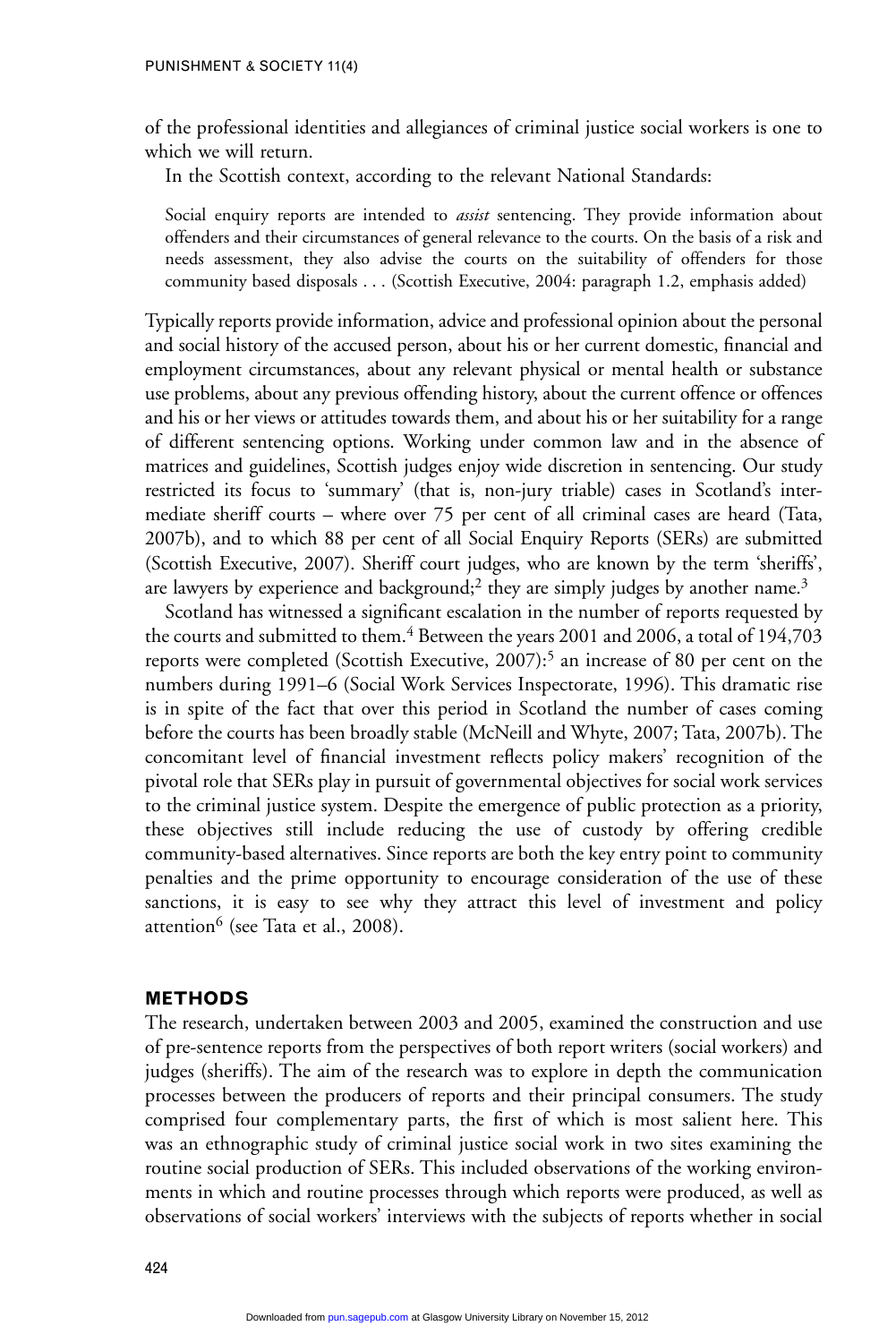work offices or (much more rarely) in offenders' homes. The ethnography also initiated a technique known as 'shadow report-writing' in which the field-based researcher prepared shadow reports based on the same information as was available to the social work report writer; basically, the referral information and observation of the interviews (Halliday et al., 2008). This enabled a comparison between the shadow report and the real report, providing a particularly valuable means of eliciting from and discussing with the report writer not only what s/he intended to convey in any given report but how and why s/he sought to communicate it. We also conducted post-fieldwork interviews with the social workers to explore and refine our emerging analyses of observational data.

The two criminal justice social work offices served their respective local sheriff courts. We have called these sites 'Southpark' and 'Westwood'. 'Southpark' is a provincial town where the staff of a relatively small–medium criminal justice social work office wrote reports for a smaller court than the team in 'Westwood', an inner-city neighbourhood where workers served a much larger (and more anonymous) city court. The social work teams in both sites included both recently qualified and more experienced social workers, a small number of whom were involved in the training of social work students or were involved in other professional development activities. Though main grade social workers in both sites felt heavily burdened by the increasing demand for reports, and were frustrated at what they perceived to be a lack of senior management support, and though some of them betrayed a certain world-weariness and reflected some aspects of alienation as 'street-level bureaucrats' (Lipsky, 1980; Halliday et al., forthcoming), they could not be construed by any means as an unusually disengaged or disaffected workforce. On the basis of our broader experience of this field, we have no reason to consider them atypical of criminal justice social workers in Scotland.

The other parts of the study included an observational and interview-based study with sheriff court judges (sheriffs), prosecutors and defence lawyers in the corresponding sites, examining the interpretation and use of the Southpark and Westwood reports in sentencing; a series of focus group discussions with sheriffs throughout Scotland discussing general and specific issues relating to SERs whose production had already been observed; and a series of 'moot' (or simulated) sentencing diets based on Southpark and Westwood cases whose production had already been observed and involving pre- and postinterviews with sheriffs and defence lawyers (solicitors).7 The main sources of data comprised transcripts of five separate focus groups with sheriffs discussing specific cases; five moot sentencing exercise transcripts; 55 interview transcriptions comprising 22 social worker interviews which took place after the participant-observation; 17 interviews with sheriffs after sentencing diets had been observed; 11 defence solicitor interviews; five interviews with defence solicitors before and after the moot sentencing diets; 10 court observation diaries; 43 weekly fieldwork diary returns; 29 shadow reports; and 29 original reports with their attached papers. The main research participants were 22 report writers, 26 sheriffs and 11 defence solicitors.

# **REPORTS AND RISK IN SOUTHPARK AND WESTWOOD**

This article is less concerned with the ways that judges read and use reports (see Tata et al., 2008) than with the ways that social workers construct them in practice.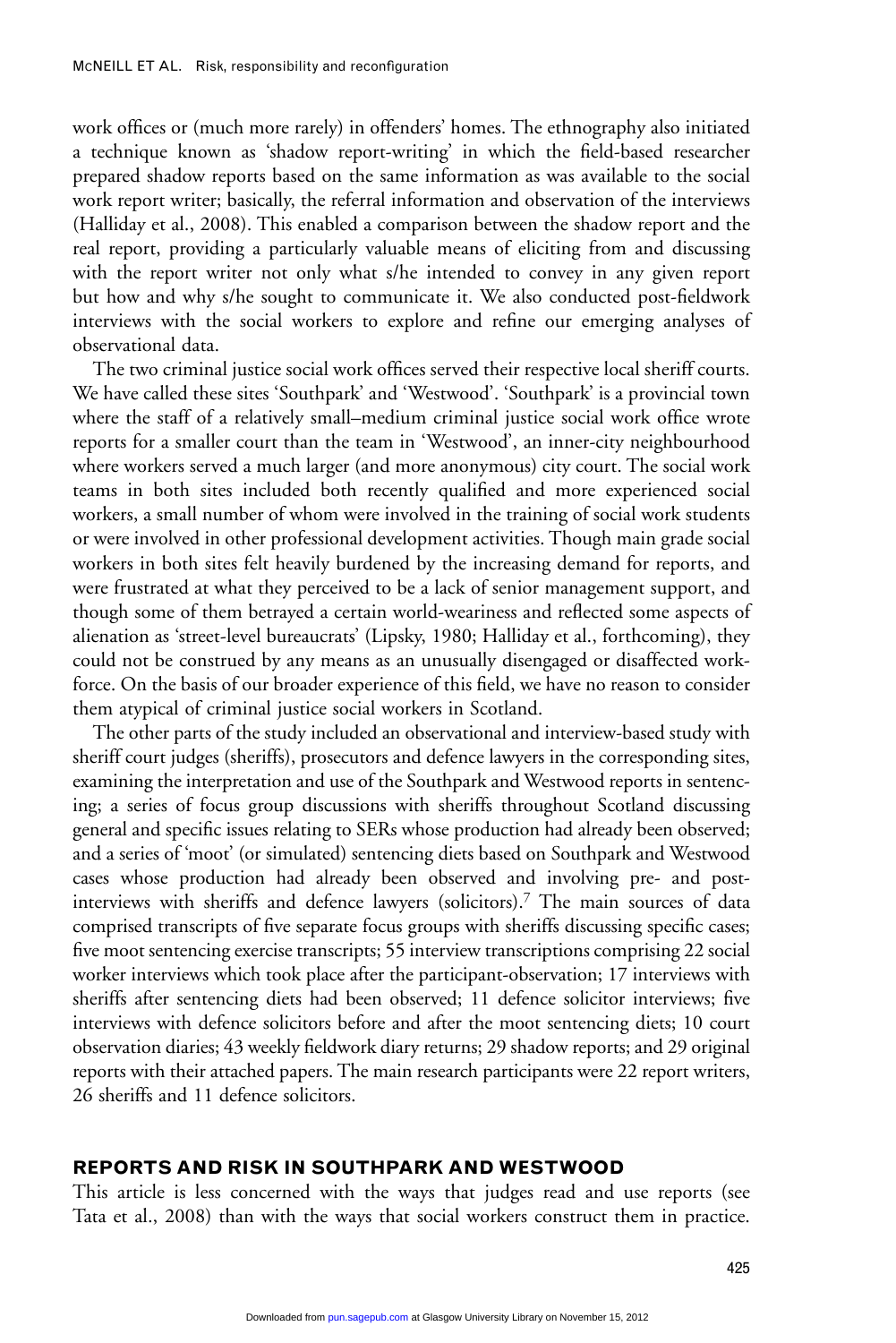Accordingly, we draw here mainly on the data from our ethnography of the production of social enquiry reports. Given the centrality of discourses of risk (and public protection) in accounts of penal transformation, our specific focus is on how discourses and practices of risk assessment are constructed in the production of pre-sentence reports. Though the complexities of the narrative construction of risk are best explored through the use of the case studies to which we will turn shortly, we begin with an overview of our findings about the construction of the reports in general and, more specifically, about the place of risk within them.

Our data revealed that in both sites a process of typification and simplification began even before the social worker and the offender met, when the paperwork related to the SER request was generated and when the narratives already apparent in existing records began to be reviewed, re-deployed and refined. In the interview itself we found that, always under pressure of time, social workers used a variety of strategies and approaches to elicit the requisite information; for example, in the way that they worked to more or less routine interview agendas. These agendas, partly based on the National Standards and professional training but also reflecting processes of socialization firmly rooted in local team cultures and practices, tended to pre-structure and constrain the narratives that they built. Moreover, the narrative was also influenced by their degree of engagement in social work intervention (that is, seeking to help offenders) in the process of social enquiry; by how their emerging narratives were affected by their observations of and engagement with offenders; and by issues of cooperation, compliance and trustworthiness that arose during and after the interviews. In relation to the range of typical 'offender stories' that the social workers developed, they routinely edited the narratives suggested *by* offenders, sometimes subtly suggesting alternative narratives *to* offenders. Some offenders appeared to have learned to acquiesce by providing the required responses, permitting social workers to develop or sustain coherent narratives about them. These narratives tended to require consonance not only with the 'facts' of the case; they also needed to assemble a logic linking an analysis of the reasons for offending with an appropriate response or solution; that is, the narrative itself (implicitly) had to suggest a particular sentencing outcome.

The narratives that were thus developed prior to and through the interview process were then confirmed or disputed through processes of corroboration in which the accounts of other professionals (for example, doctors, other social workers or drugs workers) emerged as being more authoritative than offenders' own accounts of their lives and circumstances. Indeed, offenders' narratives were frequently judged with reference to professional accounts. Dissonance between offenders' accounts and professional accounts called into question the trustworthiness of the offender and evoked more negative assessments (more of which below). When these confirmed or disputed accounts were finally committed to paper, social workers engaged in a complex process of editing which often aimed to weed out both irrelevant and incongruent information in an effort to construct a plausible and persuasive narrative (for more detail see Tata et al., 2008).

With respect to the place of risk in these processes of narrative construction, as we noted above, since the mid-1990s a series of policy statements have placed increasing emphasis on assessing, managing and reducing risk in order to better protect the public. By coincidence, both of the local authorities in which Westwood and Southpark are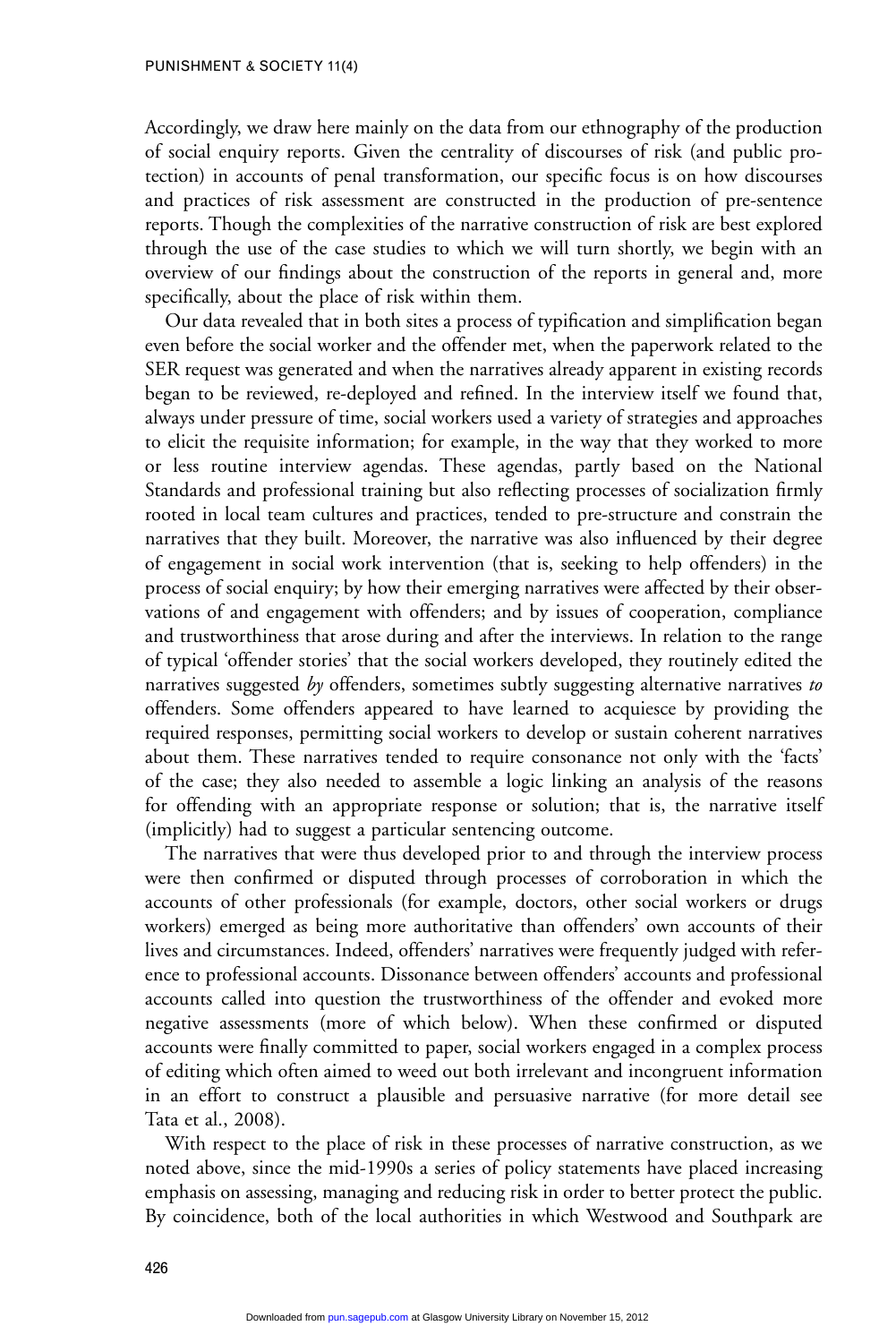located were subject to performance inspections during our study.<sup>8</sup> Evidently, such regulatory practices represent one important means of attempting to ensure the effective implementation of policy – and one of the mechanisms by which changing governmental rationalities and technologies *might* reconfigure penal cultures and practice.

The following quotation from a Southpark social worker captures the hasty attempts of the local management to attend to the risk agenda in advance of the inspection:

prior to them coming there was this whole like flurry of activity round risk assessment because obviously they [the local management] knew that the inspection team were coming so there was this mass flurry and that was at the point where, you know, we were told to change our assessment to risk assessment, it has to incorporate LSI-R [the Level of Service Inventory – Revised, a particular risk and needs assessment instrument<sup>9</sup>], it had to be of greater detail but that was just, that information was just given out in a team meeting really, it was like this is what you need to do, you know . . . And there was a whole lot of, I don't know, it was a difficult time because we were just told that that was implemented and there was no, there was nothing, there was no training on it or, you know, it was just like this is what you need to do, you know. (Southpark Social Worker 1)

Given the apparent nature of these belated managerial attempts to drive through changes in the face of imminent inspection, it is perhaps unsurprising that in both sites the inspectors complained about the underuse of the risk assessment tool (LSI-R) and about what they judged to be limitations in the quality of the risk assessments undertaken. They noted that practitioners were ambivalent and sometimes confused about carrying out structured assessments using LSI-R, with many seeing it as an exercise in form-filling that merely confirmed what practitioners already knew rather than as a significant new resource for them in practice.

Like those conducted by the inspectors, our own post-observation interviews with social workers revealed mixed views about the emergence and development of risk assessment. When, in discussing their work in the abstract, they were asked to identify the most significant recent changes in policy and practice, risk assessment was frequently mentioned:

if you can get any reports going back 20 years, it's really quite incredible what we said and what we got away with. Public protection wasn't the major issue in those days, it was just, you know, protecting the client [i.e. offender] mainly. (Westwood Senior Social Worker)

the risk assessment, with the emphasis on carrying out risk assessments I think has been the biggest change and trying to define how I do assess a person's attitude towards their offending . . . [T]he drive from the [Scottish government] about risk assessment I think has filtered down and [the service] have tried to kind of organize themselves. (Westwood Social Worker 2)

But in discussion of their actual practices of risk assessment (just as in the practice we observed and in the reports we reviewed), the picture that emerged was one of much more qualified and gradual change:

I guess [LSI-R is] a number, but it was a number that I knew when I looked at the information that I had from the court, my own skills told me roughly what we were going to follow – you're low, you're medium and you're high, you know it just depends on how serious the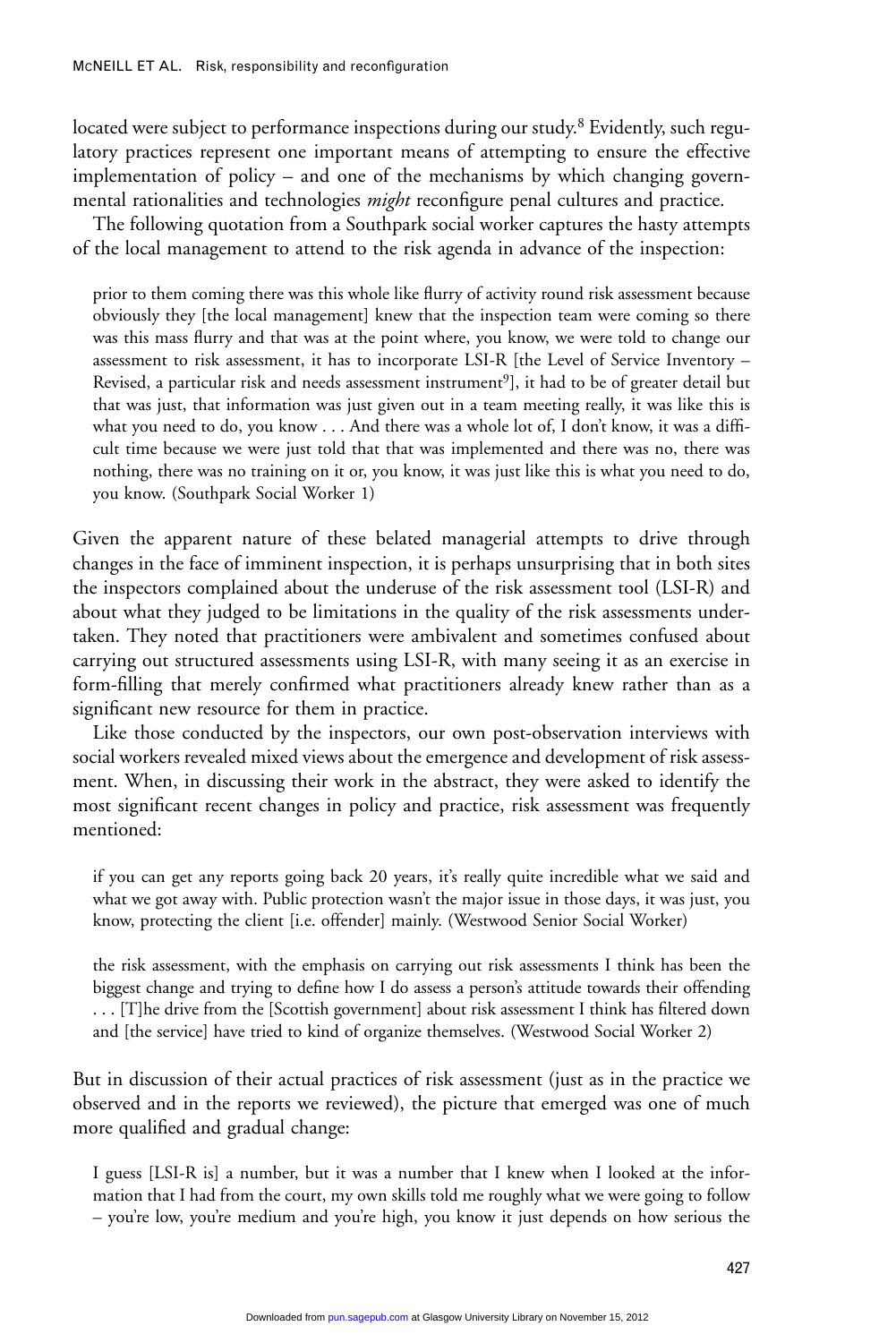offence is, what's his previous [offending], all that sort of stuff. You've got a rough guess, you know, so what it does is it formalizes it by giving that a number . . . [A]ll it does is confirm. (Westwood Social Worker 5)

Despite our general impression that the influence of risk-based rationalities and technologies might remain somewhat limited in practice, in returning to the data for the purposes of this article we were nonetheless somewhat surprised to find that of the 16 Westwood reports for which multiple data sources were available (including the reports themselves, records of the observations and, in some cases, shadow reports), only six deployed the word 'risk' at all. The position in Southpark was somewhat different, perhaps partly because of the ongoing inspection.<sup>10</sup> Here, 18 out of 24 reports explicitly discussed risk and those cases in which it was not discussed seemed to be less serious, perhaps suggesting an implicit judgement that explicit risk assessment was not required. Perhaps more importantly, across both sites, in those reports where risk was mentioned, the term was used in very different ways.<sup>11</sup> In general, the focus was more on risk of reoffending (a judgement of probability) than risk of harm (an assessment of the potential impact or consequences of further offending). As one might expect, being 'high risk' (of reoffending) was sometimes used as a contraindication for community sanctions and therefore as an implicit rationale for condemnation, whereas being 'low risk' was sometimes used as a rationale for leniency. But, as we will see below, being 'high risk' was also sometimes used as a positive indication for community penalties and as a rationale for leniency.

More generally, our analysis of the available reports from both sites revealed that despite the increasing emphasis on risk assessment in policy documents, inspection regimes and (to a lesser extent) in workers' practice discourses, even where risk assessments were included in reports, risk assessment remained a fairly peripheral concern in most cases – or at least it was not an *explicit* central concern of most of the reports. Rather, in both sites, the principal focus of social enquiry seemed to be on assessing the offender's responsibility, character, attitudes, motivation to change and likely compliance with community sanctions:

I'm trying to communicate whether the person – whether I think the person will comply with probation or not . . . I'm trying – sometimes I feel that the sheriff needs a flavour of what the interview was like and whether the person complied with that and what impact that might have on compliance in the future with anything else, so I might say that openly. (Westwood Social Worker 4)

But I think that's very significant, what people are saying, whether they willingly show any victim empathy and remorse or whether you kind of have to prise that out of them, in which case I don't think it's very genuine if you actually have to direct them to come out with that sort of thing. (Westwood Social Worker 6)

Unlike policy discourses around risk therefore, rather than evincing an economic or actuarial rationality underpinning a pseudo-scientific, neutral and technical form of risk assessment devoid of narrative (Franko Aas, 2004), it seemed as if criminal justice social workers continued to be engaged in a form of assessment that combined technical and moral judgements to arrive at a professional opinion and to construct a credible story about the incorrigibility or redeemability of the offender. Though the linguistic terms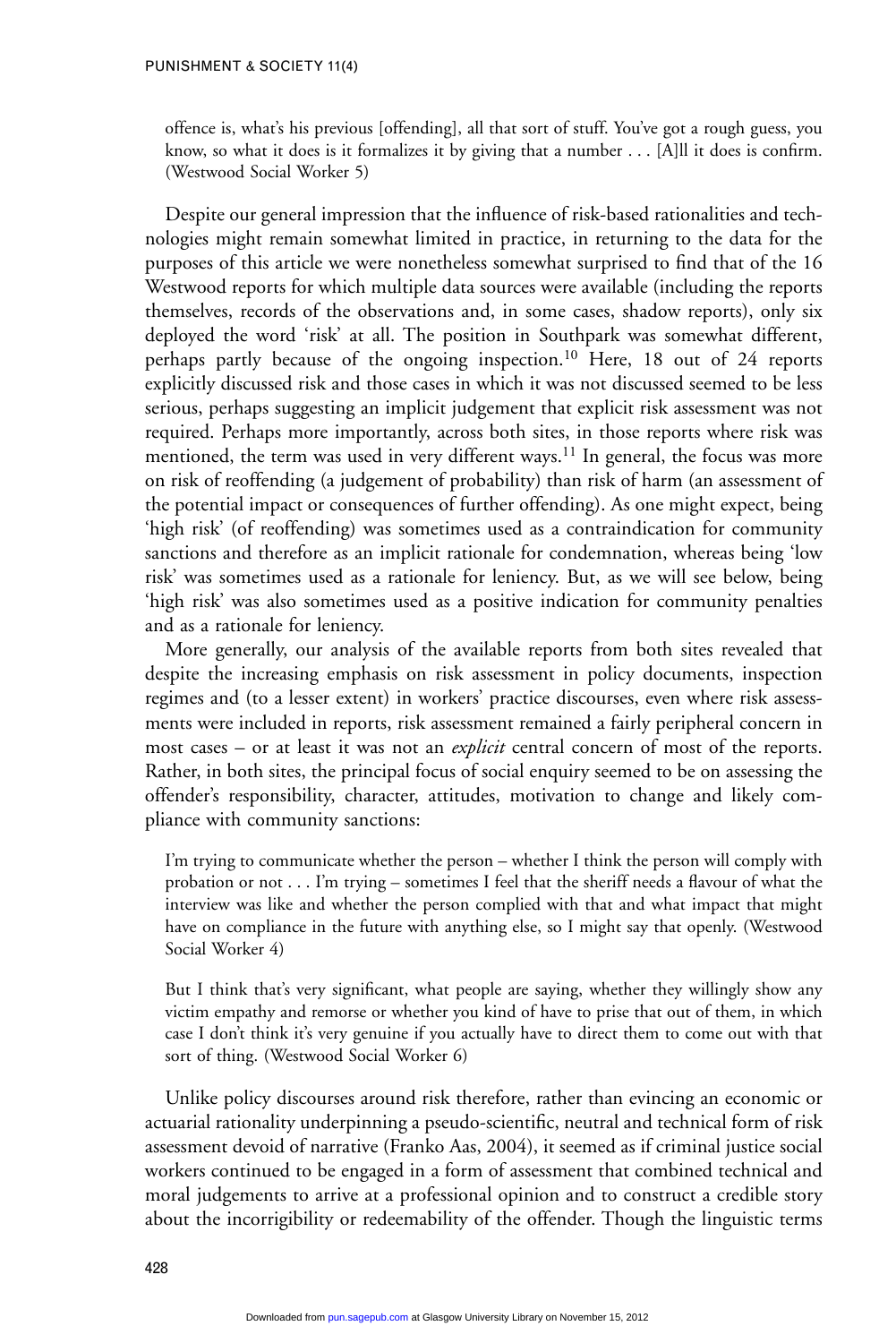of this assessment have been modernized, the business of selecting and de-selecting offenders for leniency – a task that has characterized probation throughout its history – seems to endure (Vanstone, 2004). This narrative construction of good and bad character is best demonstrated through a brief discussion of two similar but contrasting case studies.12

#### **Redeeming Patrick**

At the time of the preparation of his court report, 'Patrick Swan' was a white man in his early 20s. He had over 40 previous convictions and a history of chronic substance use. He was interviewed while remanded in custody prior to sentencing for possession of drugs, theft and possession of an offensive weapon.13 These offences meant that he was in breach of previously imposed bail conditions, in breach of an existing probation order and in breach of a release licence from a previous custodial sentence. As one sheriff remarked in a subsequent focus group, he was 'a very, very bad offender' and a 'hopeless case'; a near certainty for a further custodial sentence.

The social worker writing the report already knew Patrick because she had been supervising him on the existing probation order. 'Geena' was a white woman in her 20s who had been qualified for three years and was a well-read, enthusiastic and dedicated practitioner and practice teacher. Geena had been surprised to find a new report request for Patrick; she thought he had been doing well on probation. The record of the observation of the prison interview highlights the strong working relationship between Patrick and Geena, as well as a clear sense of mutual loyalty and shared disappointment at Patrick's further offending. It was an emotional interview; Patrick's sense of regret and failure – as well as his recognition that he has jeopardized his relationship with his partner Debbie and their children – brought him to tears. Responding to his distress, Geena tried to reinforce the progress he had been making and to find and communicate grounds for hope and optimism.

Despite the seriousness of Patrick's predicament, Geena decided in the report to try to make a case for a further probation order. The following extracts from her report (WW19) illustrate and summarize the argument that Geena tried to build:

Mr Swan was open and honest about his drug use and at our last probation meeting [prior to his arrest] expressed a willingness to engage with the addiction services. However, he was incarcerated before he had the opportunity to speak to a trained drug counsellor.

According to Mr Swan his offending behaviour has mainly been influenced by his drug dependency problems. With regards to the offences before the court, Mr Swan has accepted all responsibility for all charges. He frankly admits that he offended on the [date] by stealing a quantity of personal goods for financial gain. Mr Swan was able to demonstrate a degree of regret and remorse for the offence committed. He was able to understand the direct correlation between his drug dependency and his offending.

It is the author's opinion that Mr Swan remains at high risk of re-offending if he does not address his addiction difficulties and breaks his cycle of offending behaviour.

The writer has informed Mr Swan that she is prepared to work with him during probation, however, if he were to miss any appointments or fail to engage with the addiction services she would alert the court to this.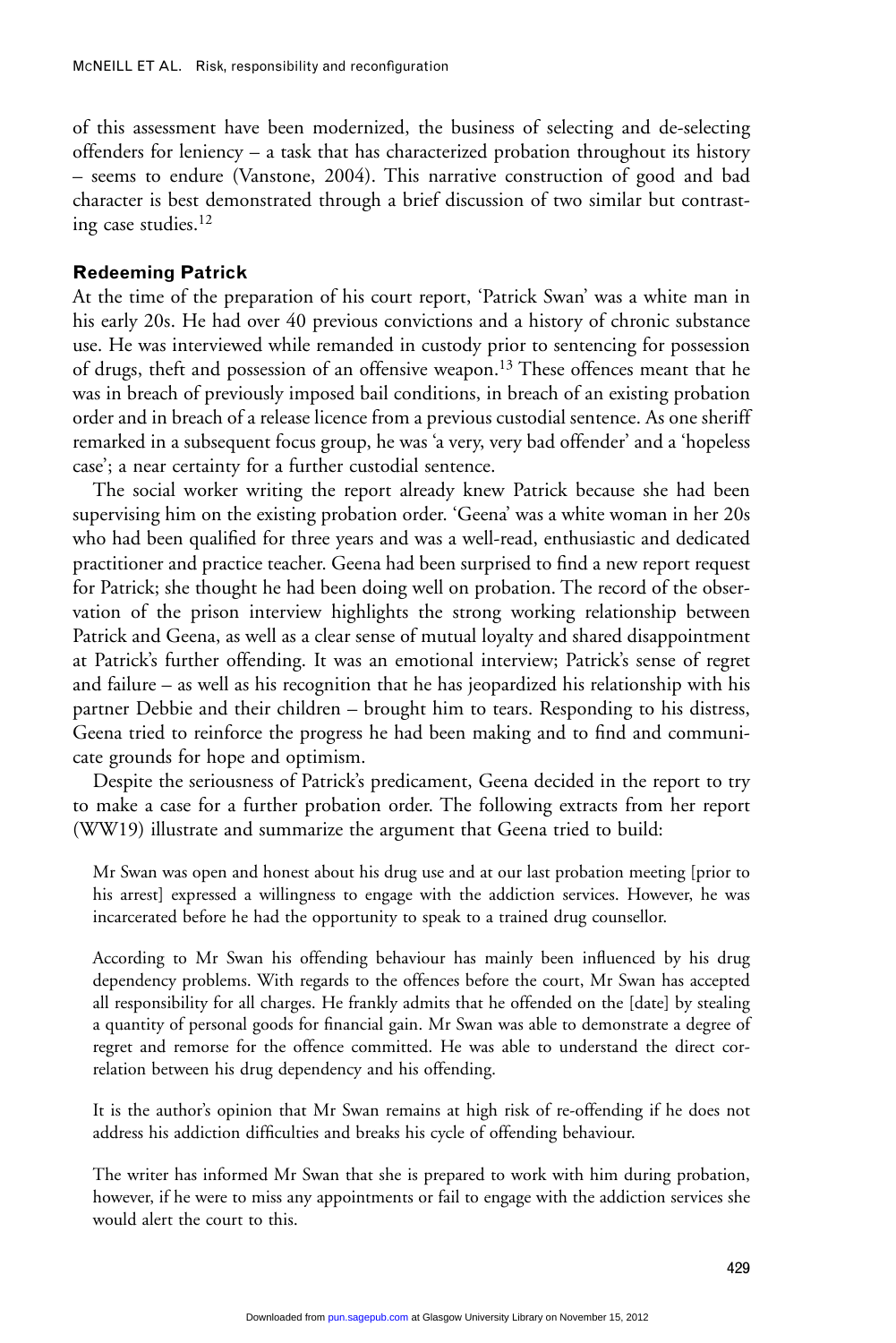The fieldwork diary, completed after the process of shadow-writing and the exchange and discussion of Geena's and the fieldworker's reports, notes that:

Patrick's drug use is the main issue for her, from which his offending stems. Geena is trying to tell the sheriff that he is motivated and by noting his 'honesty' in telling her about drugs, she is trying to show that he wants help. (Fieldwork diary: week 12)

Her mentioning of the two [previous] probation orders shows that she 'is not daft' and is being realistic with the court. (Fieldwork diary: week 12).

Geena tells me that she is showing that she is 'accountable to the court' and that she will do her job to ensure that Patrick complies. (Fieldwork diary: week 12).

Ultimately Geena was unsuccessful and Patrick did receive the expected custodial sentence. But the interesting feature of this case is the way that Geena turns the high risk of reoffending that he represents into a rationale not just for leniency but for welfare. Her argument is that Patrick's risk of reoffending will remain high until and unless his drug addiction is addressed. Until and unless his needs are met, the risks he poses to others will endure. Probation rather than prison is the way to tackle his drug problems and reduce risk. Protecting 'us' (the potential victims) requires the court to help him.

#### **Condemning Tom**

Tom Wolf, who was in his late 30s at the time of his interview, also pled guilty to possessing an offensive weapon and was also already on probation under the supervision of Jo, a white women in her late 30s with 18 months' experience as a qualified social worker. Like Geena, Jo was a well-read, enthusiastic and hard-working criminal justice social worker. Like Patrick, Tom had a long history of substance use; he was a small scale user-dealer and had a long criminal history with over 30 previous convictions. His new offence placed him in breach of probation, but his order had already been breached because of his failure to comply. He also had several other outstanding charges. Jo had written the previous report which recommended and led to the existing probation order after interviewing Tom while he had been remanded in custody, but once released Tom had not shown up for probation appointments or kept in touch with Jo. He also failed to attend the first court report interview he was offered. Tom attended a second interview with his partner but was half an hour late. On the way to the interview Jo commented to the fieldworker that she was 'not in the mood to be mucked around' (Fieldwork dairy: week 4). Jo's disposition towards Tom was sceptical from the outset.

Throughout the interview, Tom was deferential and apologetic towards Jo. He repeatedly told her that he was not going to try to 'tell her a story' (that is, mislead her) and that he needed a Drug Treatment and Testing Order (DTTO) to be imposed so that he could straighten out and 'get his boys back' (from placement in foster care). Although Jo came across as somewhat world-weary and sceptical throughout the interview, she did convey sympathy and concern about the difficulties Tom had faced in the past year (homelessness, violence, depression, separation from his sons). Tom was remarkably candid about his drug use and his drug dealing. The interview ended with Jo agreeing to arrange a DTTO assessment.

However, a week later, the fieldworker discussed Tom's case again with Jo and with Rosie – another social worker in the team with previous experience of Tom. Jo had also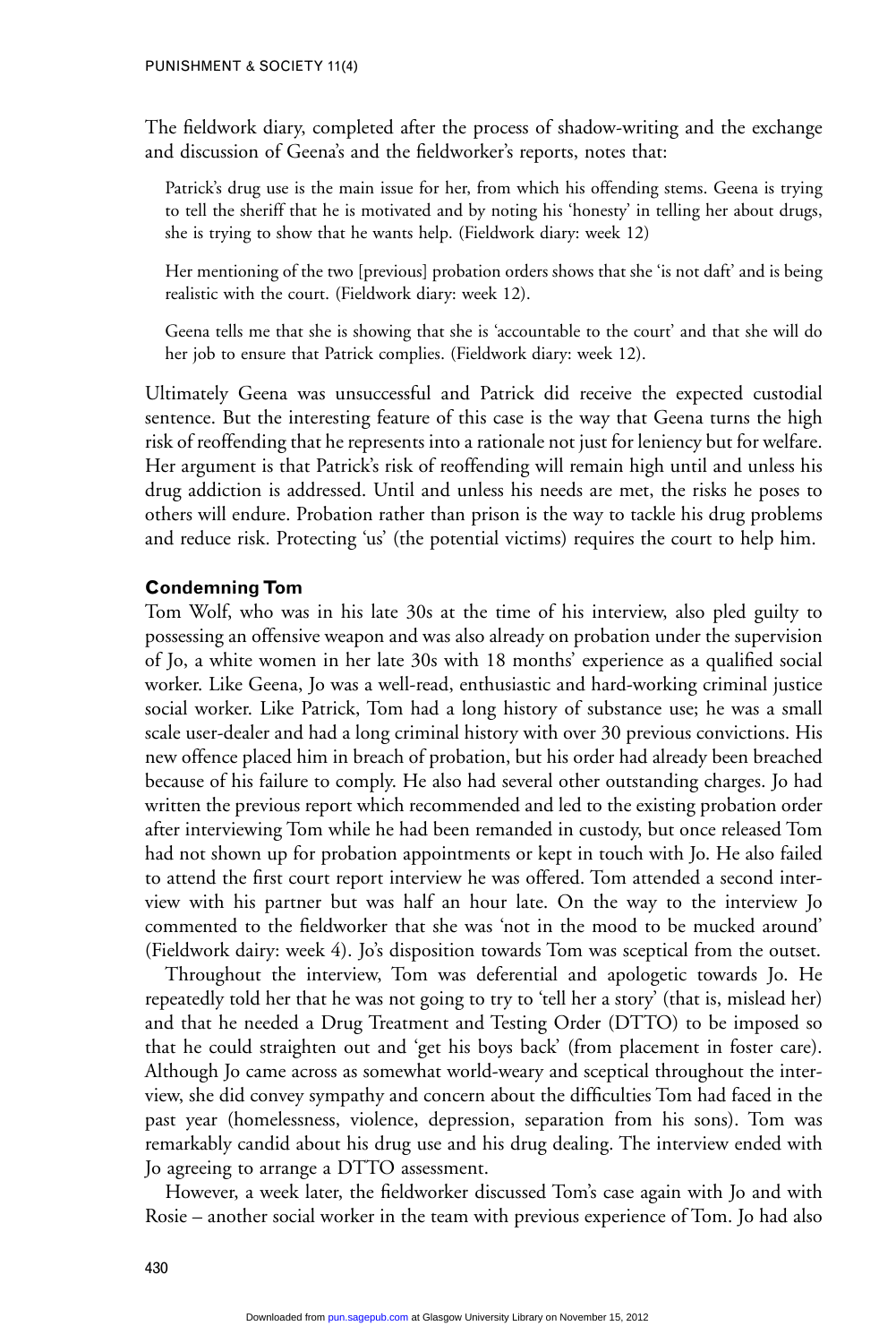checked out with the social worker for Tom's sons what contact there had been between him and the boys:

Jo looks annoyed as she begins to rhyme off all the things Tom has not done. She uses her fingers to effect here: 'hasn't seen them since last June, not a call, not a birthday card . . .' finishing with pointing out that he 'made out' the kids 'were his focus'. Jo says she is going for [that is, proposing] a DTTO [in the report] but she is unsure she will get it  $\dots$  Jo notes that she 'will be laying it on thick in the report that he is not suitable for probation', adding that 'I won't be recommending custody but I will'. Rosie agrees with this decision telling Jo that he 'fooled me' the first time but that 'he has been housebreaking<sup>14</sup> all over apparently' . . . She continues 'he's a serious offender . . . selling loads of shit . . . and he should be locked up, it's nothing personal'. Jo nods and tells us that it is 'hard to keep a positive regard' of a client like Tom. (Fieldwork diary: week 5).

In the report itself, Jo wrote:

Although on the face of it Mr Wolf agreed that carrying weapons was unacceptable, attempts by the writer to discuss with him why such offences are viewed seriously by the courts elicited no apparent understanding or desire the understand this. This, combined with his high level of heroin use and the general instability of his lifestyle, implies a high risk of reoffending . . .

Mr Wolf claimed at interview that his life had changed and that he hopes to get a new flat away from the area where he has recently had problems with a view to regaining care of his children and presented this as a case for reduction in his risk of reoffending. The writer would question the credibility of this claim given Mr Wolf's similar claims of positive lifestyle changes at interview for court [eight months previously] . . . and his lack of any contact with his children over the past 14 months.

Three applications for breach proceedings have been submitted by the writer in respect of the probation order made [eight months previously]; many of his convictions have been committed while on bail. This suggests a lack of commitment on Mr Wolf's part to community disposals.

Later, Jo discussed her report with the fieldworker:<sup>15</sup>

She tells me that this is the 'worst' SER she has ever written in that she didn't have much positive to say about the person.<sup>16</sup> She asks for my opinion. I say that I am not sure and she begins to tell me how Tom is 'quite manipulative' and 'dangerous' . . . Jo feels bad that she has written the report but feels that it is accurate. (Fieldwork diary: week 5)

It seems clear that Jo's report on Tom was in large part a product of a problem of trust. Through Jo's earlier report eight months previously, the court had already given Tom an opportunity to redeem himself; and this was only the most recent in a series of such opportunities. Although Jo's scepticism towards Tom mellowed in the interview itself in response to his account of his personal problems, her later inquiries and discussions with social work colleagues called into question for Jo the credibility of the way he presented himself. In this case, as in many others that we observed, it was not an assessment of risk of reoffending or risk of harm that determined the nature of the narrative that the report writer constructed. Rather, the differences between Geena's construction of Patrick and Jo's construction of Tom hinged on the social workers'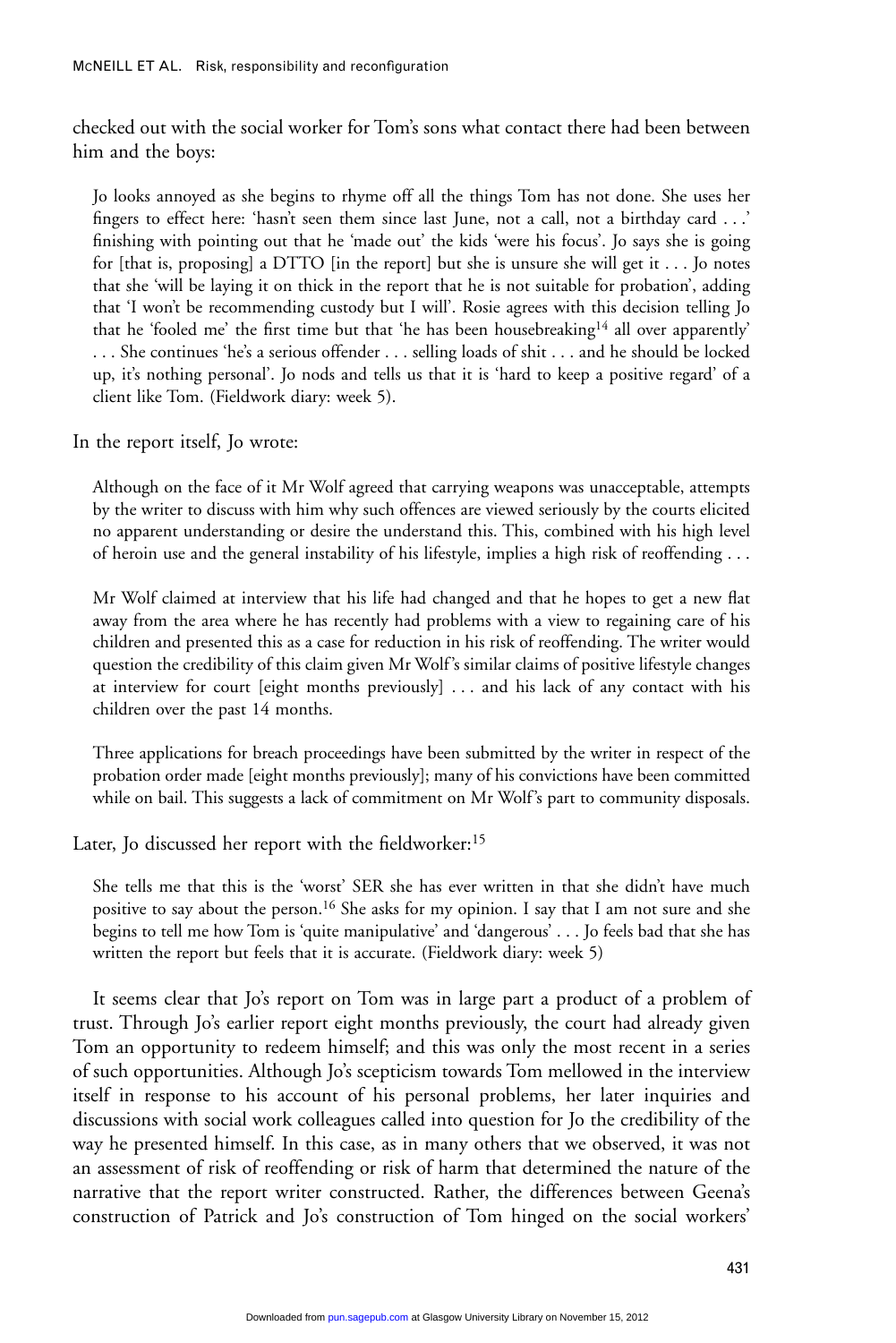differing assessments of the offenders' trustworthiness and credibility; the central issue is not their level of risk per se (both were deemed to be 'high risk') but rather their *moral* character (Halliday et al., 2008). Geena decided that, in spite of everything, Patrick may yet make good and was prepared to take a risk with her reputation and credibility. Jo decided that Tom's (alleged) dishonesty meant that such reputational risk was not justified; tellingly, she also cast his (alleged) duplicity as evidence of dangerousness and hence risk to the public. But this was not based on some abstracted risk classification system or tool; rather it was her assessment of his character; in part instinctive and in part reflective.

# **RISK, RESPONSIBILITY AND (BAD) CHARACTER**

Kelly Hannah-Moffat (2005) has already made a compelling case that contemporary practices of risk assessment are concerned with the construction of 'transformative risk subjects'. Rather than creating fixed actuarial risk subjects to be merely managed, she suggests that discourses of risk are fluid and flexible and that they 'fuse' with discourses of need in local penal narratives to support a variety of penal strategies – including 'correctional treatment' as a form of risk minimization. The specific technologies of risk assessment (specifically the LSI-R) that Hannah-Moffat (2005) discusses have travelled from Canada to Scotland and there are other aspects of our penal histories and cultures that are similar, so it is perhaps unsurprising that our findings resonate with hers. However, our ethnography sheds further light on how practitioners make determinations about who can and cannot be constructed as a 'transformative' (or transformable) risk subject; more to the point, the data reveal how perceptions of deceit and/or non-compliance on the part of offenders affect penal actors' essentially moral judgements about who *should* and *should not* be deemed worthy of that status. We have also hinted at how such judgements relate to both issues of responsibility (in the attitudes that offenders display in relation to their current and past offences) and of potential for future responsibilization.

In an important recent paper, Nicola Lacey (2007) provides a wide-ranging analysis of the concept of responsibility in modern English law. Lacey's analysis reveals that the linking of criminal responsibility to questions of human capacity, rooted in turn in ideas of human agency, is a product of the Enlightenment, and that other ways of conceptualizing responsibility based on 'an evaluative assessment of the moral character displayed in putatively criminal conduct' (Lacey, 2007: 15) have a longer history. Here the judgement of responsibility is less about the capacity to act freely and more about what particular actions reveal about moral character more broadly. Lacey (2007: 35) argues that:

the history of post-eighteenth-century English criminal justice is characterised by a gradual development and strengthening of capacity-based principles within the criminal law, necessitated by imperatives of legitimation and fostered by the increased capacity of the trial system to handle evidence about choice or opportunity combined with its diminished capacity to draw on local knowledge about character or reputation.

As industrialization rendered individual subjects more anonymous and their moral characters more opaque, the criminal law focused on a more technical conception of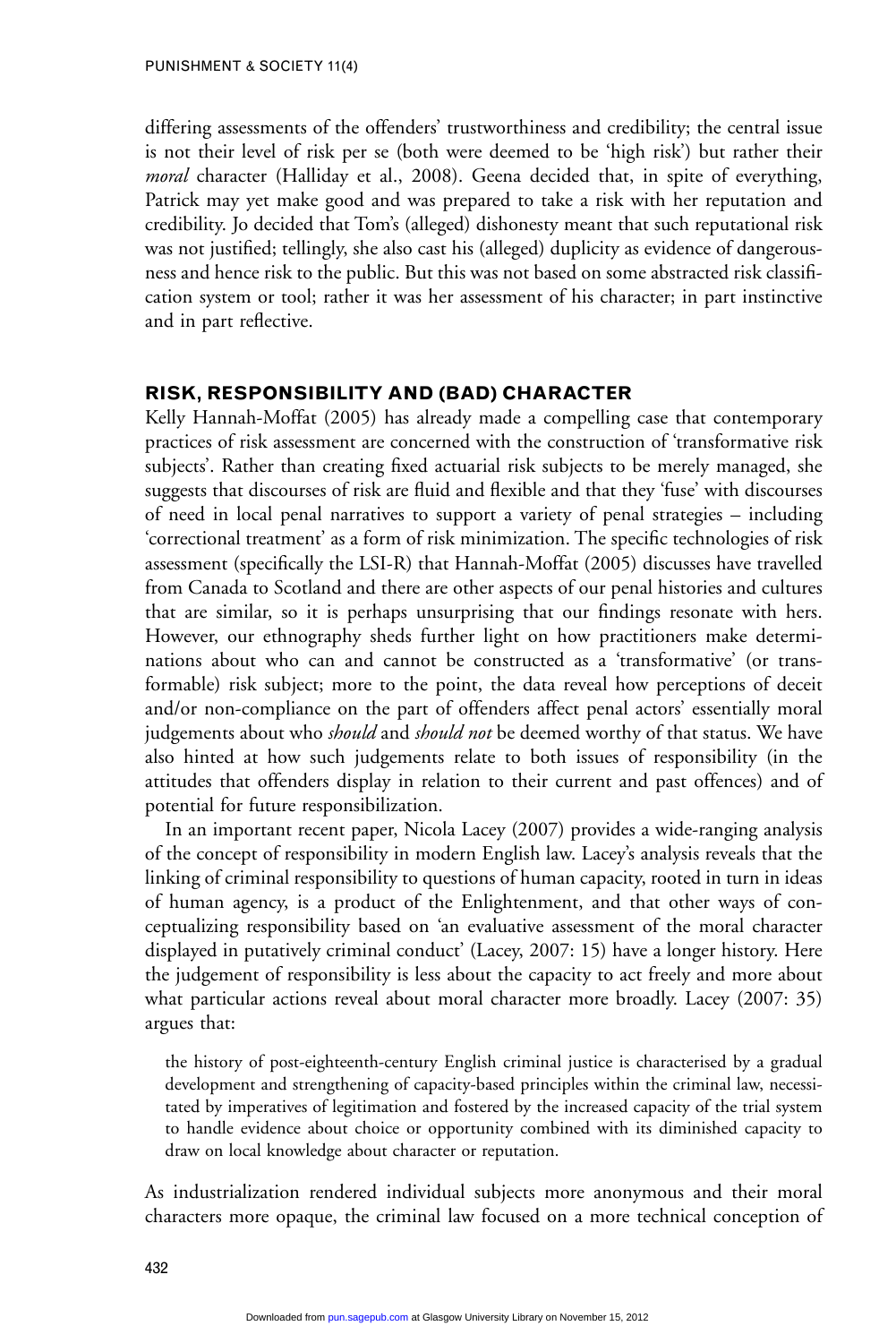responsibility in the act rather than the more diffuse concept of the alleged offender as a responsible (or irresponsible) moral actor. However, Lacey notes that there has been a recent revival of character-based approaches to responsibility both in legal theory (for example, Tadros, 2005) and in criminal justice policy and practice. In the latter connection, she points to developments in the UK and the USA including three strikes laws, mandatory sentences for certain types of offences and other 'dangerous offender' policies and practices. Lacey notes that Pillsbury (2002) has described such measures as amounting to punishment for bad character; and, worse still, punishment for bad character that is seen as 'fixed' and inflexible, cutting against both individualized justice and the centrality of treating defendants as agents.

Lacey makes brief reference to Garland's (2001) work, posing the question of whether the re-emergence of character-based attributions of responsibility represents another manifestation of a 'culture of control'.17 Although an assessment of what our evidence might say to such questions is beyond the scope of this article, the contemporary salience of such enquiry is clear. As Lacey (2007) recognizes, it has long been the case in Englishspeaking adversarial criminal law systems that once guilt is established due process rights (essentially around the inadmissibility of character evidence) change or diminish; sentencing deliberations bring character centre-stage in the decision-making process whether through the presentation of criminal record, pleas in mitigation, psychiatric assessments or pre-sentence reports. However, in relation to the specific role of risk assessment in this process, Hannah-Moffat's (2005) analysis and our own evidence might suggest that Pillsbury is only half right; where risk assessment leads to *deselection* for leniency it may amount to punishment for bad character. But the idea of the (sometimes) transformative risk subject suggests that bad character is not always as fixed or inflexible as may have been supposed. To the extent that risk-based rationalities and technologies, at least in their hybridized risk-needs versions, contribute to professional judgements about the mutability of bad character, they do not treat character as 'fixed' or inflexible in the manner that Pillsbury supposed. Thus the scientifically, actuarially and/or technologically deterministic construction of risk subjects implied in the new penology turns out, on our analysis, to be much more familiar and qualified than some have feared.

# **FILLING THE GOVERNMENTALITY GAP**

Lacey (2007: 36) closes her paper with the claim that 'any intelligent analysis of today's criminal process needs to be grounded in an account of its history and path to its current position'. Returning to the need we articulated at the outset to address the 'governmentality gap' in analyses of penal transformation, our evidence suggests that making sense of the reconfiguration of penality-in-practice requires just such an appreciation of the historically and locally situated nature not just of penal policies but of penal cultures and practices. In pursuit of this, Pierre Bourdieu's work provides some conceptual resources with which to make sense of reconfiguration and its limits.

Bourdieu developed and deployed the concepts of *field*, *habitus* and *capital* to explain how social practices are constructed in and through the relations within particular areas of social life. The three concepts are complex and interconnected but essentially a *field* is a 'site of struggle' in which various social actors compete over, contest and construct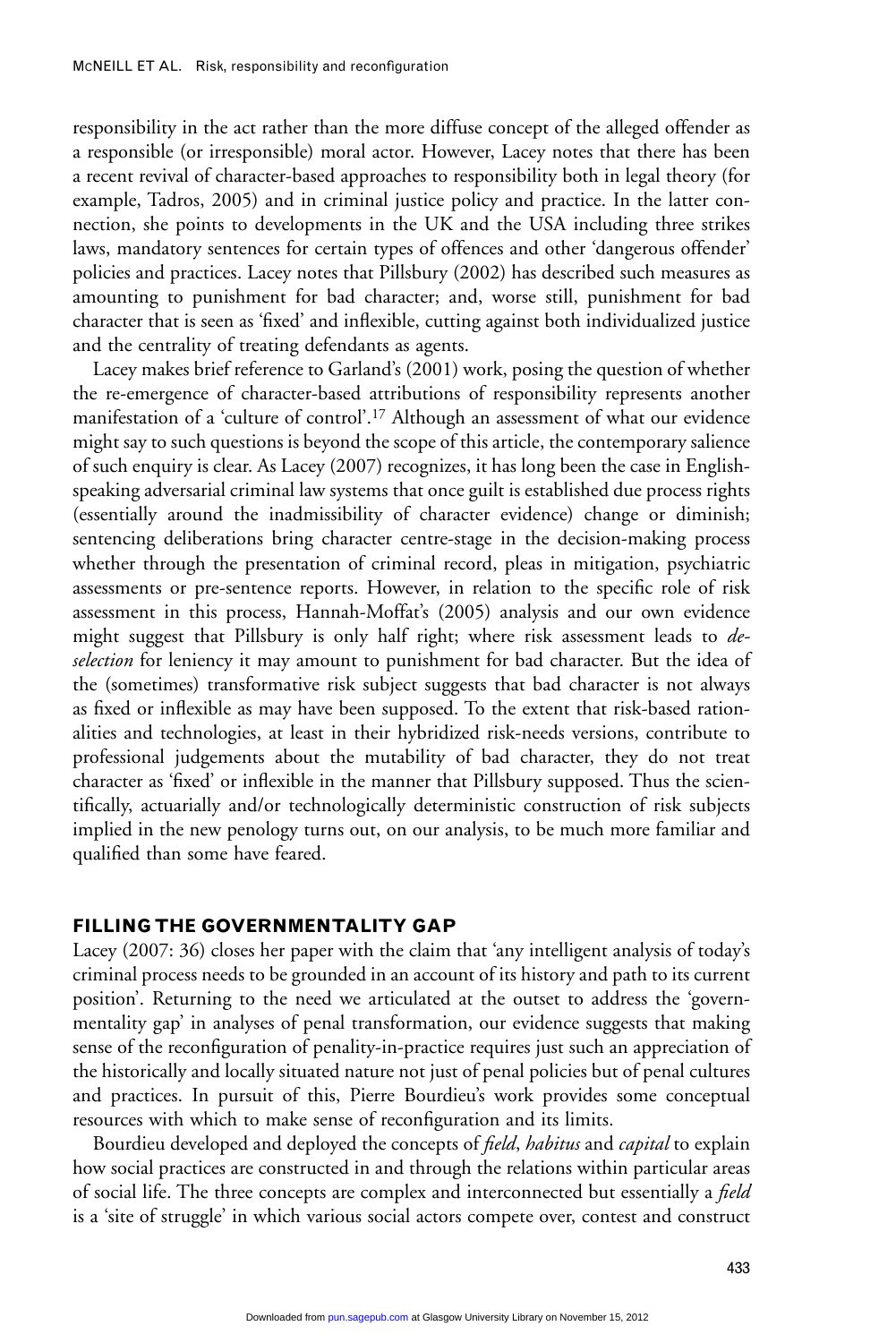#### PUNISHMENT & SOCIETY 11(4)

influence and power. *Habitus* refers to the 'durable dispositions' that social actors form as a result of their histories within and across social fields; in other words, the habitus is constructed through the influence on the actor over time of the wider conditions of the social fields in and through which they exist and move. *Capital* refers to the resources and assets within particular fields which actors struggle to acquire and through which they 'play the game' within each field. Bourdieu distinguishes between economic capital, cultural capital, social capital and symbolic capital, although he stresses the interactions between them.

Of particular interest in seeking to make sense of reconfiguring fields – and of the data we have presented above – is Bourdieu's (1990: 116, emphases in original) brief discussion of the 'hysteresis effect', where a particular effect lags behind its cause:

the persistence of the effects of primary conditioning, in the form of the *habitus*, accounts equally well for cases in which dispositions function out of phase and practices are objectively ill-adapted to suit the present conditions because they are objectively adjusted to conditions that no longer obtain. The tendency of groups to persist in their ways, due *inter alia* to the fact that they are composed of individuals with durable dispositions that can outlive the economic and social conditions in which they were produced, can be the source of misadaptation as well as adaptation, revolt as well as resignation.

In other words, hysteresis occurs in a given field when the field changes in some significant way but the habituses of certain actors within the field, precisely because they are the *durable* products of individual and shared *histories*, are slow to adapt.

There are several ways that these concepts might be deployed in understanding the ongoing process of reconfiguration revealed in our ethnography (and within penalprofessional cultures more generally).<sup>18</sup> First, while we can conceive of criminal justice social work as a field in itself, it also represents an intersection between the relatively discrete fields of criminal justice and social work. Bourdieu's account of social practice allows for struggles *between* fields, at their margins and intersections, as well as *within* fields. So, whereas in many jurisdictions probation (or correctional) services are a part of the justice system (perhaps best characterized as a sub-field within it) and thus subject to its own particular vicissitudes, in Scotland, the position of criminal justice social work is more complex. Criminal justice social workers are not merely penal actors; they remain professional social workers working in locally based social services.

The wider social changes affecting the field of penality so well articulated by Garland (2001) mean that those welfare discourses and techniques that previously provided the capital in and through which social workers have traded have lost their political and cultural purchase (McCulloch and McNeill, 2007). Penal policy discourses and public debates lead social workers to believe that their welfare affiliations are a liability that must be offset by adapting to a risk management and protection ethos. Thus, criminal justice social workers gradually come to invest, some more reluctantly than others, in new discourses and techniques of risk assessment, management and reduction; discourses and techniques that represent new forms of capital through which some of them perhaps sense that they might maintain or acquire influence from their marginal position within penality. Nonetheless, this strategy sits uneasily with their existing habituses, in many cases framed in earlier eras. Their individual and shared histories at the intersections between the fields of justice and welfare seem to produce habituses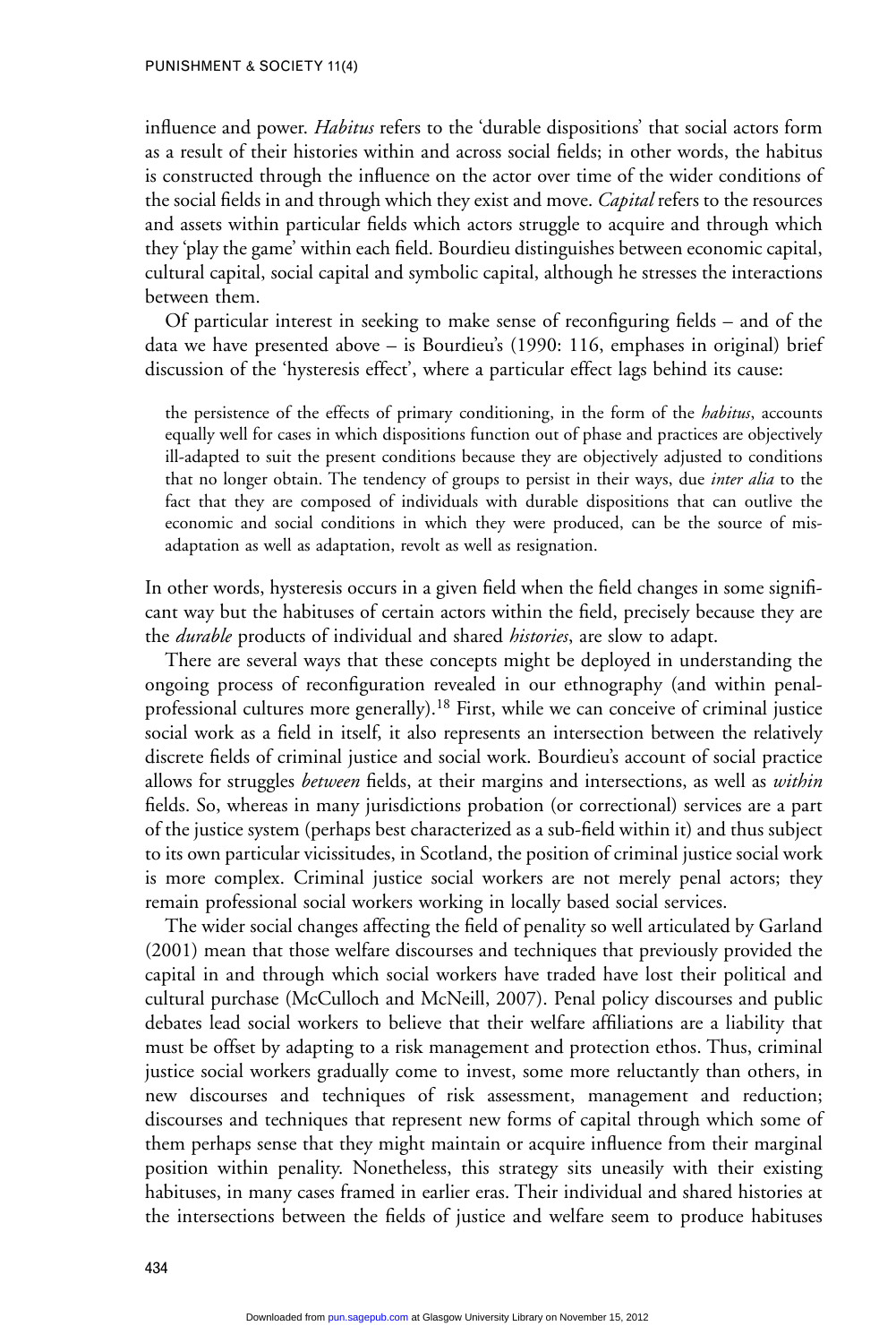that predictably retain much more than a residualized commitment to penal welfarism; thus, even where the need to trade or invest discursively in risk and protection is recognized, the meanings of risk and protection are themselves reframed; existing practices are re-legitimated in new ways. In this, there may be, in Bourdieu's terms, a significant degree of 'resignation' about and 'adaptation' to the risk agenda in relation to purposes and objectives, but there is also 'misadaptation' and 'revolt' in relation to techniques and practices. That both cases discussed above involved relatively recently qualified social workers who had been educated both about the emergence of risk and its associated technologies *and* about criminal justice social work's welfare traditions underlines the durability of the latter influence on the profession and its practices – or at least it suggests that the eclipse of welfarism might require the passage of considerable time, or some more violent rupture in the development of the profession.<sup>19</sup>

Although Bourdieu's account of habitus has been unfairly criticized for inadequately recognizing human agency (de Certeau, 1984; Jenkins, 2002), principally because the notion of habitus implies the taken-for-granted un-reflective assumptions that shape and structure our practices, his position is more subtle than this:

it is likely that those who are 'in their right place' in the social world can abandon or entrust themselves more, and more completely, to their dispositions (this is the ease of the well-born) than those who occupy awkward positions, such as the parvenus and the déclassés, and the latter are more likely to bring to consciousness that which, for others, is taken for granted, because they are forced to keep watch on themselves and consciously correct the 'first movements' of a habitus that generates inappropriate or misplaced behaviours. (Bourdieu, 2000: 163)

Criminal justice social work is undeniably in just such an awkward position – social workers are both relative parvenus (recently arrived) and déclassés (lacking in status) in the field of criminal justice.20 In this context, the criminal justice social workers' unease is less about policy changes and more about tensions in their day-to-day engagements with other more established criminal justice practitioners, particularly judges, though these two stresses interact.<sup>21</sup> Indeed, one of the clearest findings from our study concerned the marginalized position that criminal justice social workers inhabit and the professional insecurity that this generates (see Halliday et al., forthcoming). Arguably, with the awkwardness of this position come consciousness and, perhaps, the capacity for reflection and resistance. With respect to risk assessment, one of the most ironic findings of our study was that social workers' appeals to risk discourses often went unheeded because judges have had less need and less inclination to adapt to changing policy discourses around risk and protection. The insulation of the judges from the policy pressures that afflict social workers is a result of their constitutional independence from the executive and of the high degree of discretion afforded them in the Scottish context. But in Bourdieu's terms, it also reflects their position as 'well-born' insiders rich in social, cultural and symbolic capital in their field. Predictably perhaps, the judges in our study trusted neither the outcomes of risk assessment instruments nor the professional judgements of social workers, preferring to trust their own skills in judging offenders, and continuing to see risk as but one issue among many issues involved in the proper determination of sentence (Tata et al., 2008). Thus although *policy* discourses may lead social workers to hope to find in their manipulation of risk-based rationalities and technologies the potential to acquire the cultural capital that they need, to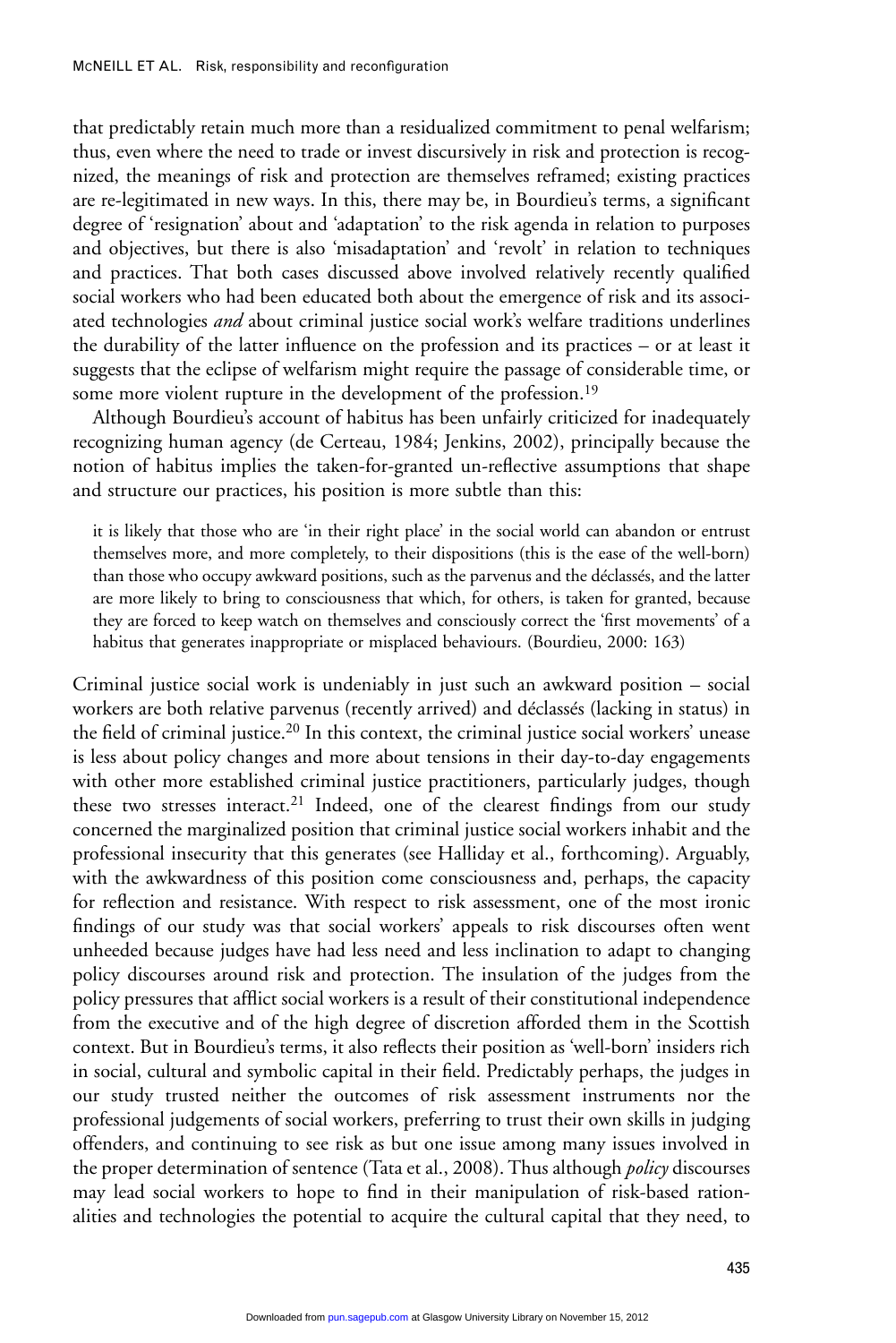the extent that they understand or intuit judicial resistance to risk, the ambivalence of their own relationship with these rationalities and technologies is exacerbated.

To the extent then that Scottish penality is revealed in our study, it emerges as a field in which different legal and penal habituses are mismatching and misfiring. For different penal actors with different histories in the field and different sources of capital, transformations are differently paced, configured and experienced, and differently accommodated, resisted and subverted. Moreover, we find that different actors are more and less conscious and reflective in relation to different forms and degrees of unease about wider penal-political changes and new rationalities and technologies. A hysteresis in the process of reconfiguration is one among many forms or consequences of adaptation or misadaptation that may be revealed when the interstices within the penal field are uncovered by ethnographies of practice.

In sum, the merit of penal ethnographies is that they can reveal not just the empirical 'governmentality gap' between official and frontline discourses and practices, but also the analytical lacuna that results from relying too much on studies of accounts and discourses to reveal the changing nature of penality. This is not just a problem of relying on policy accounts and discourses; it is also a problem in relying on the accounts and discourses of practitioners which may tend to mimic the governmental rationalities to which they are exposed. Where this analytical gap is undetected or unexamined, the heterogeneity within penal reconfiguration and the heterogeneous processes of cooptation, adaptation, resistance and subversion that it breeds remain understated and under-theorized. For us, this confirms the need for more ethnographic work studying how penality is enacted in practice; in broader terms, our analysis contributes to the case for the development of a more fully cultural penology. Such modes of enquiry and analyses need to be directed towards advancing our understandings not just of penalityin-practice but of *how and why* penal-professional cultures, practices and habituses change and resist change. There is existing work in this area, some of it directly deploying Bourdieu's concepts (see, for example, Chan, 1996; Hughes and Gilling, 2004; Hutton, 2006), but more needs to be done in order to develop our grasp of the heterogeneities *within* and *across* penal cultures – both over the course of *time* and in different *places*. 22

# **Notes**

- 1 UK Economic and Social Research Council Award Number R000239939. The authors are grateful to the ESRC for funding the study. The authors are also grateful to Sarah Armstrong, Leonidas Cheliotis, Bridget Fowler, Gwen Robinson, Richards Sparks, Loïc Wacquant and the three anonymous reviewers for very helpful comments on earlier versions of this article.
- 2 This is in contrast to the situation in England and Wales where such 'cusp' cases are mainly heard by lay magistrates.
- 3 In reporting the specific methods and findings of the study the term 'sheriff' is used (since this is used in quotations). In discussing the implications of the findings beyond Scotland we revert to the generic term 'judge'. As explained, the terms 'judge' and 'sheriff' are practically synonymous.
- 4 Sheriffs can call for reports in any case, but there is also a range of circumstances where the law requires that the court obtain a report before passing sentence; prior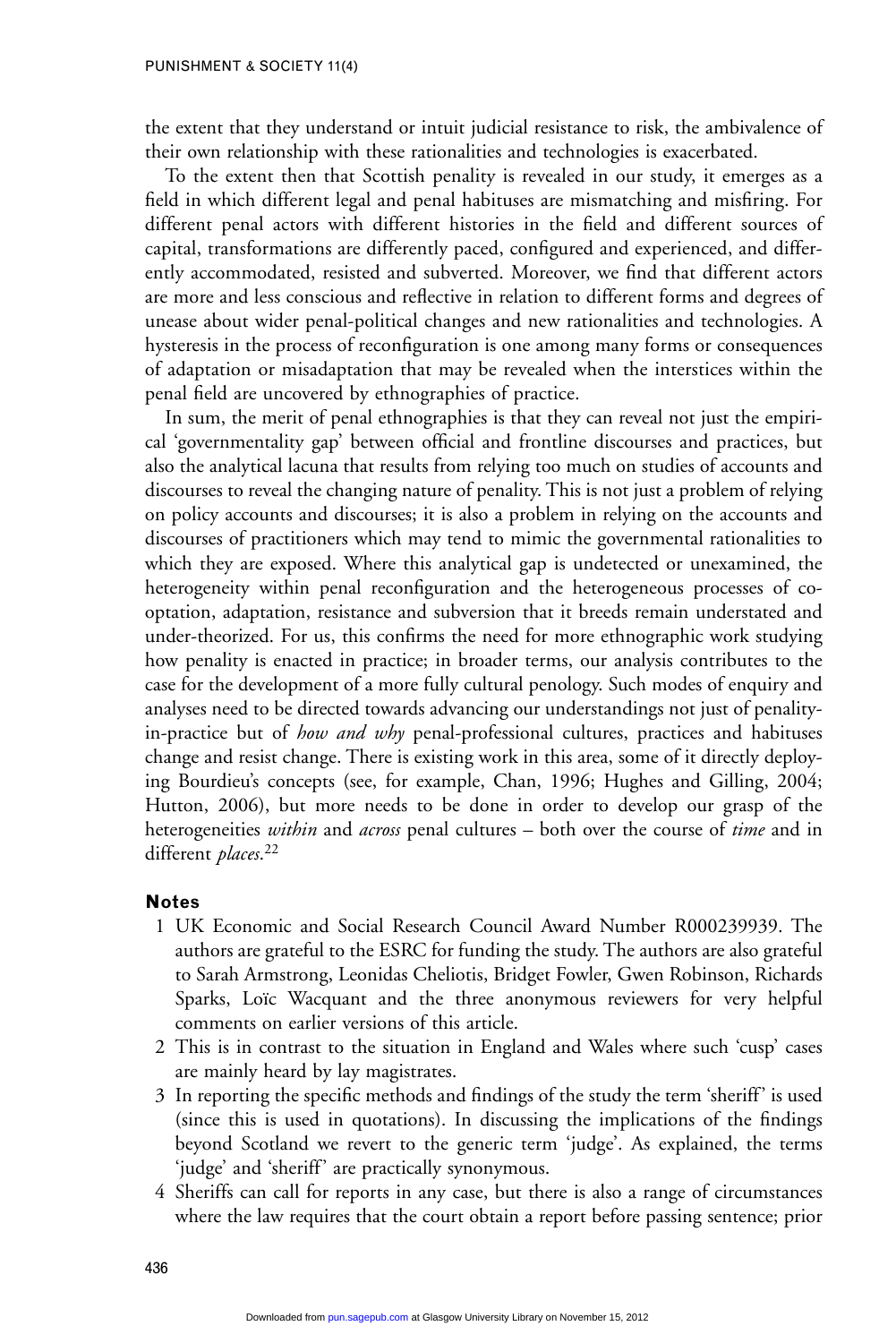to imposing most community penalties, prior to imposing any custodial sentence on those under 21 years of age and prior to imposing a first custodial sentence on any offender. In Scotland, such reports – known as Social Enquiry Reports (SERs) – are written primarily for judges by social workers. Unlike their counterparts in many other jurisdictions, report writers in Scotland are not routinely provided with witness statements and police reports; however, they do receive information about the current charges (the complaint or indictment) and about previous convictions.

- 5 During the same period the courts requested 227,464 SERs.
- 6 The initial imperative to promote the use of community penalties came from concerns about the rising prison population in the 1980s (see McNeill and Whyte, 2007). Currently, Scotland's prison population is again the subject of major political concern (see Scottish Prisons Commission, 2008).
- 7 As in many other common law countries, there are two basic branches of the legal profession in Scotland: 'solicitors' (who undertake, inter alia, the vast majority of defence and prosecution work and all summary criminal work) and a much smaller cohort of 'advocates' (who conduct work in the superior and appeal courts).
- 8 We cannot quote directly from these reports or reference them as this would risk the anonymity and thus the confidentiality of the sites and of the research participants.
- 9 The LSI-R is a technology sometimes associated with actuarial justice and the new penology (Franko Aas, 2004), although Hannah-Moffat (2005) and Maurutto and Hannah-Moffat (2006) have revealed that its use in fact represents a hybridization of risk and need.
- 10 Westwood's inspection had followed the observational part of our fieldwork, but preceded our follow-up interviews.
- 11 Clearly it is possible to both indicate and mitigate risk without talking about it directly – thus the use or lack of use of the term 'risk' is not in and of itself evidence of the progress or lack of progress of risk rationalities and technologies. This is a theme to which we return in the discussion.
- 12 Though both of these studies are drawn from the Westwood fieldwork, similar examples of the narrative construction of good and bad character exist in the Southpark data. The decision to compare two similar Westwood cases is intended to show how practices can vary significantly even within the same local context.
- 13 'Offensive weapon' in this context, and in the second case, means a knife or other bladed or blunt instrument, not a firearm.
- 14 'Housebreaking' is the Scottish term for burglary.
- 15 The report on Tom was observed and written early in the fieldwork in Westwood and before the practice of shadow-writing commenced.
- 16 Although this comment may suggest that the case of Tom Wolf is an unusual example of the development of a condemnatory narrative, we found several similar examples in both sites. Moreover, for the purposes of this article, the degree to which this case is an 'outlier' from routine practice is not the point; as with the case of Patrick Swan its salience here rests in the ways in which it uses and fails to use risk as a mechanism of redemption or condemnation.
- 17 It is interesting to ask in this regard whether risk technologies might represent a late-modern attempt to render the post-industrial anonymous subject as knowable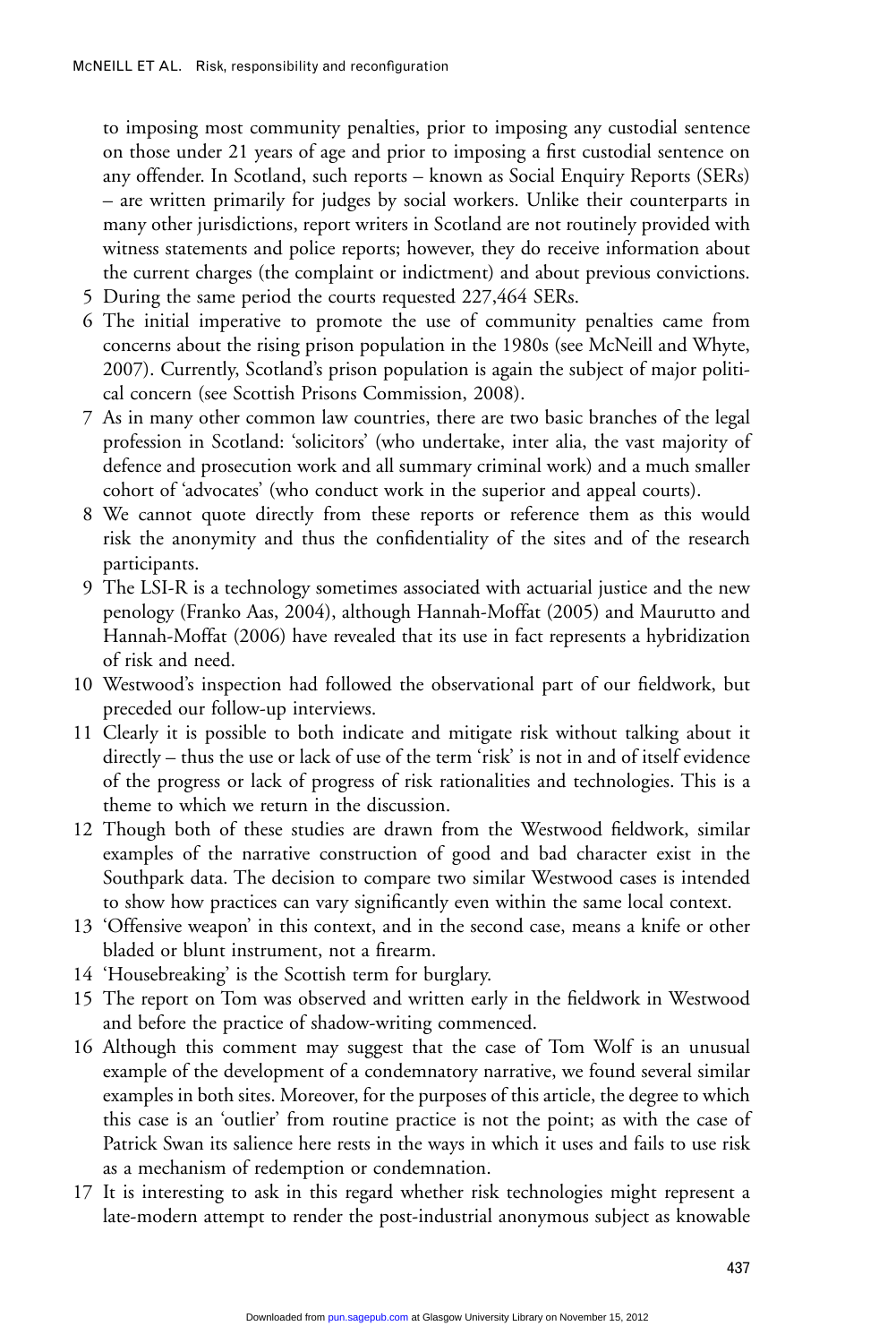as his pre-industrial forebears may have been; what is very different is the form of knowing at issue. Indeed, Franko Aas (2004) might suggest that the risk subject is not so much 'known' (in a narrative and holistic sense) as informed upon (through the fixed categories of the instrument or the database). That said, our evidence suggests that, in Scotland at least, to characterize pre-sentence report writers as purveyors of mere de-contextualized information would be to misunderstand seriously their construction in practice. They remain very much narrative devices, rooted in their local contexts.

- 18 Indeed, the development of this type of analysis might help to address one of Zedner's (2002) most telling criticisms of the 'Culture of Control'; that is, Garland's (2001) failure to develop and apply an adequate or consistent account of culture (but see also Garland, 2006).
- 19 There are, of course, jurisdictions where such 'violent ruptures' have been manufactured precisely to shift professional cultures that were seen to be too wedded to welfarist ideals. The abandonment of social work training and qualifications for probation officers in England and Wales in the mid-1990s is one such example.
- 20 After one of the moot sentencing diets, one of the researchers asked a judge whether it was important to have the content of the court report summarized and used by the defence lawyer in the plea in mitigation. His memorable response betrayed the significance of cultural and symbolic capital in the field of criminal justice: 'Put it this way, why would I want to listen to the local rep [theatre company] when I can have the Royal Shakespeare Company?'
- 21 Arguably, these two tensions experienced by social workers reflect instances of two ongoing internecine struggles within the State, as described by Loïc Wacquant (2009) in *Punishing the poor.* Wacquant, developing Bourdieu's analysis of the State as a bureaucratic field, argues that the first struggle sets the 'lower state nobility', those that enact government as practitioners within the agencies of the State and that tend to hold to their traditional missions, against the 'higher state nobility' comprised of policy makers and officials promoting market-based reforms as part of their struggle to reassert state sovereignty. The second sets the 'left hand' or feminine side of Leviathan, offering protections to the disadvantaged (through education, health, housing, social security and welfare services), against its masculine 'right hand', which enforces the State's new economic disciplines. Wacquant's view is that criminal justice agencies have become 'core constituents' of this right hand, moving centre stage in the wider project of government. In this vein, it might be argued that in many jurisdictions, the higher state nobility has sought to compel probation or corrections or even criminal justice social work to negotiate an ideological traverse from the left to the right hand of the State.
- 22 It can, of course, be argued that Scotland is an exceptional case, for reasons implicit in the account of the jurisdiction outlined within the article, and thus a poor locus for a study of generalized accounts of transformation. Were we trying to refute or dismiss such accounts, this is a charge with which we would engage seriously. But since our intention is to expose a gap in such analyses, it matters less whether the jurisdiction is more or less welfarist than most. We argue that while the dimensions and character of the 'governmentality gap' will vary within and across jurisdictions,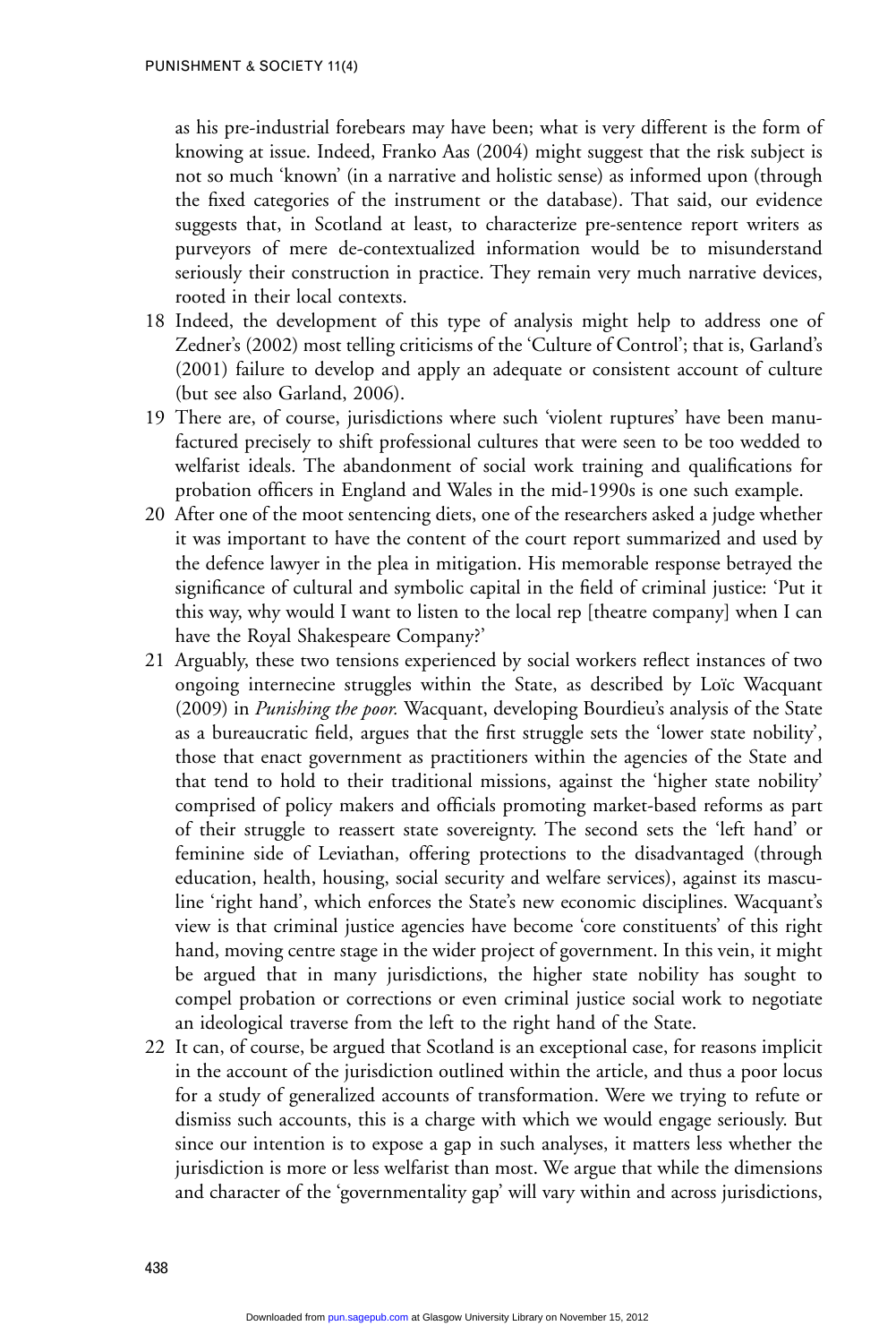it will exist everywhere, and that understanding its dimensions and character is critical to understanding how penality is constructed everywhere.

# **References**

- Bauman, Zygmunt (1997) *Postmodernity and its discontents*. Cambridge: Polity Press.
- Bourdieu, Pierre (1990) *The logic of practice*. Trans. Richard Nice. Cambridge: Polity Press.
- Bourdieu, Pierre (2000) *Pascalian meditations*. Cambridge: Polity Press.
- Braithwaite, John (2003) 'What's wrong with the sociology of punishment?', *Theoretical Criminology* 7(1): 5–28.
- Chan, Janet (1996) 'Changing police culture', *British Journal of Criminology* 36(1): 109–34.
- Cheliotis, Leonidas (2006) 'How iron is the iron cage of the new penology? The role of human agency in the implementation of criminal justice policy', *Punishment and Society* 8(3): 313–40.
- De Certeau, Michel (1984) *The practice of everyday life*. Trans. Steve Rendall. Berkeley, CA: University of California Press.
- Feeley, Malcolm (2002) 'Crime, social order and the rise of neo-Conservative politics', *Theoretical Criminology* 7(1): 111–30.
- Feeley, Malcolm and Jonathan Simon (1992) 'The new penology: Notes on the emerging strategy of corrections and its implications', *Criminology* 30(4): 449–74.
- Feeley, Malcolm and Jonathan Simon (1994) 'Actuarial justice: The emerging new criminal law', in D. Nelken (ed.) *The futures of criminology*, pp. 173–201. London: SAGE.
- Franko Aas, Katja (2004) 'From narrative to database: Technological change and penal culture', *Punishment and Society* 6(4): 379–93.
- Garland, David (1996) 'The limits of the sovereign state: Strategies of crime control in contemporary society', *British Journal of Criminology* 36(4): 445–71.
- Garland, David (1997a) 'Probation and the reconfiguration of crime control', in R. Burnett (ed.) *The Probation Service: Responding to change, proceedings of the Probation Studies Unit First Colloquium*, pp. 2–10. Probation Studies Unit Report No. 3. Oxford: University of Oxford Centre for Criminological Research.
- Garland, David (1997b) '"Governmentality" and the problem of crime: Foucault, criminology, sociology', *Theoretical Criminology* 1(2): 173–214.
- Garland, David (2000) 'The culture of high crime societies', *British Journal of Criminology* 40(3): 347–75.
- Garland, David (2001) *The culture of control: Crime and social order in contemporary society*. Oxford: Oxford University Press.
- Garland, David (2006) 'Concepts of culture in the sociology of punishment', *Theoretical Criminology* 10(4): 419–47.
- Hagan, John, John Hewit and Duane Alwin (1979) 'Ceremonial justice: Crime and punishment in a loosely coupled system', *Social Forces* 58(2): 506–27.
- Halliday, Simon, Nicky Burns, Neil Hutton, Fergus McNeill and Cyrus Tata (2008) 'Shadow-writing and participant observation: A study of criminal justice social work around sentencing', *Journal of Law and Society* 35(2): 189–213.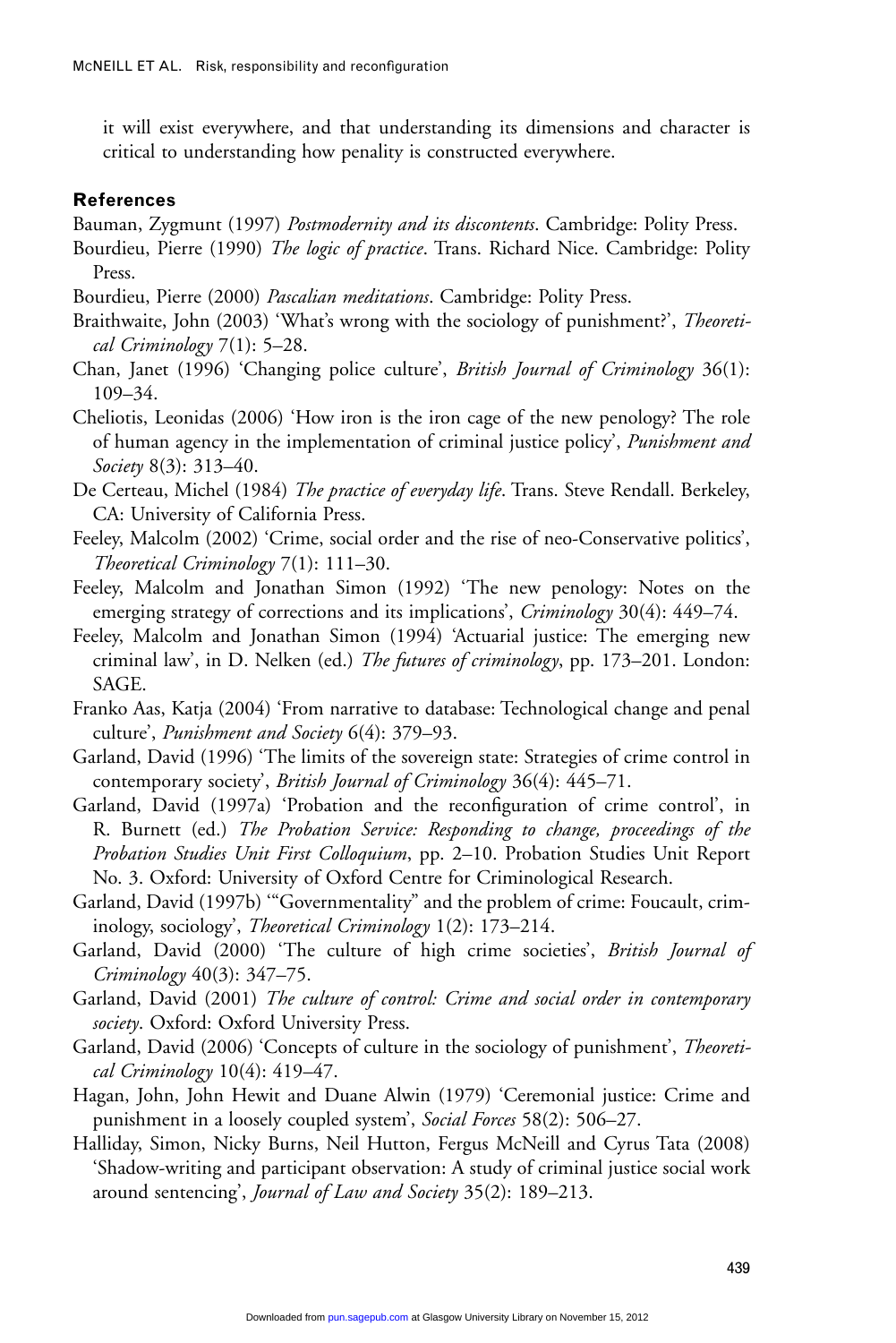- Halliday, Simon, Nicky Burns, Neil Hutton, Fergus McNeill and Cyrus Tata (forthcoming) 'Street-level bureaucracy, inter-profession relations and coping mechanisms: A study of criminal justice social workers', *Law and Policy*.
- Hannah-Moffat, Kelly (2005) 'Criminogenic needs and the transformative risk subject: Hybridizations of risk/need penality', *Punishment and Society* 7(1): 29–51.
- Hughes, Gordon and Daniel Gilling (2004) '"Mission Impossible"? The habitus of the community safety manager and the new expertise in the local partnership governance of crime and safety', *Criminology and Criminal Justice* 4(2): 129–49.
- Hutton, Neil (2006) 'Sentencing as a social practice', in Sarah Armstrong and Lesley McAra (eds) *Perspectives on punishment: The contours of control*, pp. 155–74. Oxford: Oxford University Press.

Jenkins, Richard (2002) *Pierre Bourdieu*, 2nd edn. London: Routledge.

- Kemshall, Hazel and Mike Maguire (2001) 'Public protection, partnership and risk penality: The multi-agency risk management of sexual and violent offenders', *Punishment and Society* 3(2): 237–64.
- Kingsnorth, Rodney, Deborah Cummings, John Lopez and Jennifer Wentworth (1999) 'Criminal sentencing and the Court Probation Office: The myth of individualized justice revisited', *Justice System Journal* 20(3): 255–73.
- Lacey, Nicola (2007) 'Character, capacity, outcome: Towards a framework for assessing the shifting pattern of criminal responsibility in modern English law', in Markus D. Dubber and Lindsay Farmer (eds) *Modern histories of crime and punishment*, pp. 14–41. Stanford, CA: Stanford University Press.
- Lipsky, Michael (1980) *Street-level bureaucracy: Dilemmas of the individual in public services*. New York: Russell Sage.
- Lynch, Mona (1998) 'Waste managers? The new penology, crime fighting and parole agent identity', *Law and Society Review* 32(4): 839–69.
- Lynch, Mona (2000) 'Rehabilitation as rhetoric: The ideal of reformation in contemporary parole discourses and practices', *Punishment and Society* 2(1): 40–65.
- McAra, Lesley (1999) 'The politics of penality: An overview of the development of penal policy in Scotland', in Peter Duff and Neil Hutton (eds) *Criminal justice in Scotland*, pp. 355–80. Aldershot: Ashgate/Dartmouth.
- McAra, Lesley (2005) 'Modelling penal transformation', *Punishment and Society* 7(3): 277–302.
- McAra, Lesley (2008) 'Crime, criminology and criminal justice in Scotland', *European Journal of Criminology* 5(4): 481–504.
- McCulloch, Trish and Fergus McNeill (2007) 'Consumer society, commodification and offender management', *Criminology and Criminal Justice* 7(3): 223–42.
- McNeill, Fergus (2000) 'Defining effective probation: Frontline perspectives', *Howard Journal of Criminal Justice* 37(4): 382–97.
- McNeill, Fergus (2005) 'Remembering probation in Scotland', *Probation Journal* 52(1): 25–40.
- McNeill, Fergus and Bill Whyte (2007) *Reducing reoffending: Social work and community justice in Scotland*. Cullompton: Willan.
- Matthews, Roger (2005) 'The myth of punitiveness', *Theoretical Criminology* 9(2): 175–201.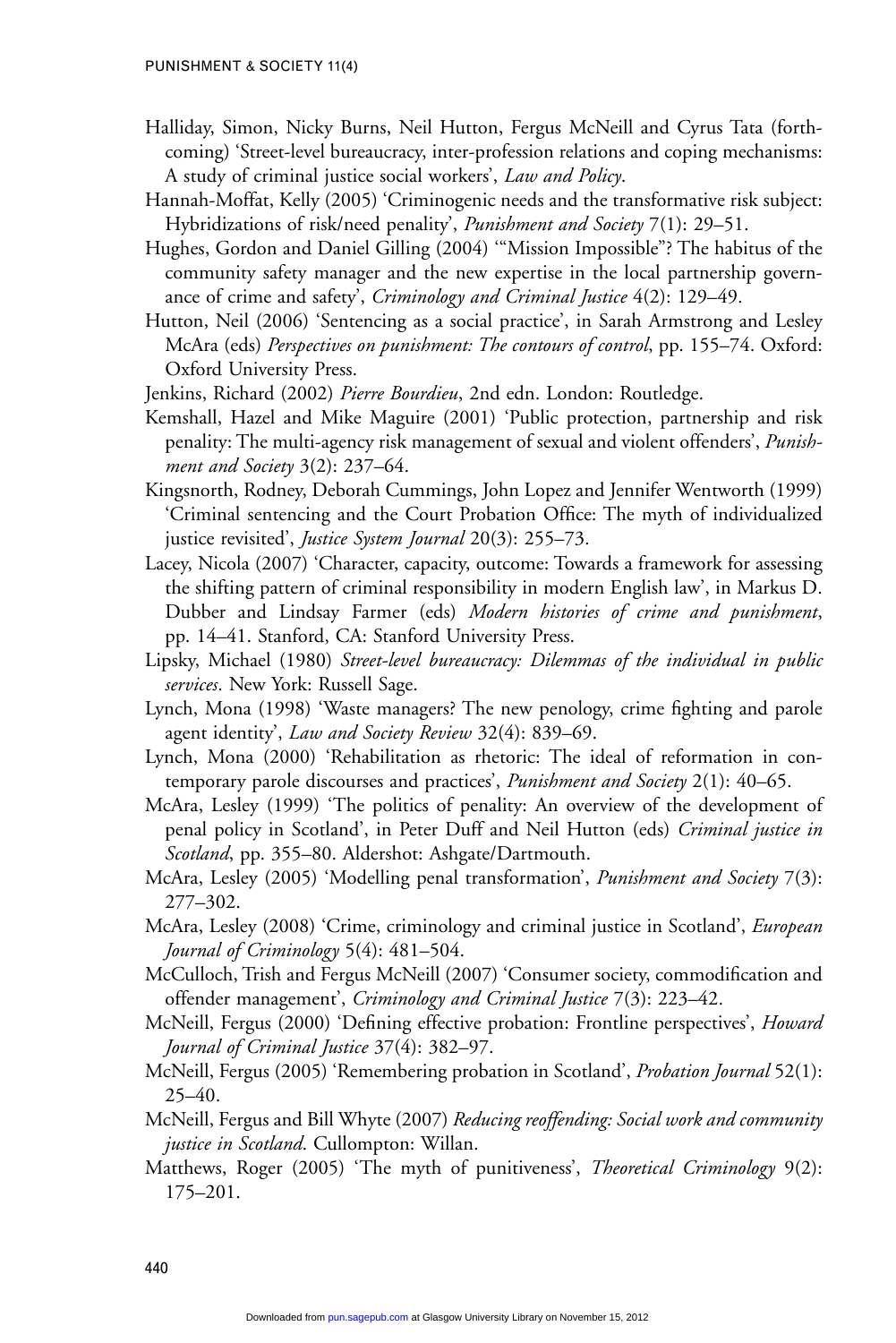- Maurutto, Paula and Kelly Hannah-Moffat (2006) 'Assembling risk and the restructuring of penal control', *British Journal of Criminology* 46(3): 438–54.
- O'Malley, Pat (2004) 'The uncertain promise of risk', *Australian and New Zealand Journal of Criminology* 37(3): 323–43.
- O'Malley, Pat, Lorna Weir and Clifford Shearing (1997) 'Governmentality, criticism, politics', *Economy and Society* 26(4): 501–17.
- Paterson, Fiona and Jacqueline Tombs (1998) *Social work and criminal justice: Volume 1 – The impact of policy*. Edinburgh: The Stationery Office.
- Pillsbury, Samuel H. (2002) 'A problem in emotive due process: California's three strikes law', *Buffalo Criminal Law Review* 6(1): 483–524.
- Pratt, John (2000) 'The return of the wheelbarrow man; Or, The arrival of postmodern penality?', *British Journal of Criminology* 40(1): 127–45.
- Robinson, Gwen (2002) 'Exploring risk management in the Probation Service: Contemporary developments in England and Wales', *Punishment and Society* 4(1): 5–25.
- Robinson, Gwen (2003) 'Technicality and indeterminacy in probation practice: A case study', *British Journal of Social Work* 33(5): 593–610.
- Robinson, Gwen and Fergus McNeill (2004) 'Purposes matters: The ends of probation', in G. Mair (ed.) *What matters in probation work*, pp. 277–304. Cullompton: Willan.
- Rosecrance, John (1988) 'Maintaining the myth of individualized justice: Probation pre-sentence reports', *Justice Quarterly* 5(2): 235–56.
- Scottish Executive (2004) *National objectives for social work services in the criminal justice system: Standards – social enquiry reports and associated courts services*. Edinburgh: Scottish Executive.
- Scottish Executive (2007) *Criminal justice social work statistics, 2004–05*. Statistical Bulletin, Criminal Justice Series, CrJ/2007/01. Edinburgh: Scottish Executive.
- Scottish Prisons Commission (2008) *Scotland's choice: Report of the Scottish Prisons Commission July 2008*. Edinburgh: Scottish Prisons Commission.
- Social Work Services Inspectorate (1996) *Helping the court decide*. Edinburgh: Social Work Services Inspectorate.
- Tadros, Victor (2005) *Criminal responsibility*. Oxford: Clarendon Press.
- Tata, Cyrus (2007a) 'Sentencing as craftwork', *Social & Legal Studies* 16(3): 425–47.
- Tata, Cyrus (2007b) 'In the interests of clients or commerce? Legal aid, supply, demand, and ethical indeterminacy in criminal defence work', *Journal of Law & Society* 34(4): 489–519.
- Tata, Cyrus, Nicky Burns, Simon Halliday, Neil Hutton and Fergus McNeill (2008) 'Assisting and advising the sentencing decision process: The pursuit of "quality" in pre-sentence reports', *British Journal of Criminology,* advanced access published 19 August 2008, doi:10.1093/bjc/azn055.
- Vanstone, Maurice (2004) *Supervising offenders in the community: A history of probation theory and practice*. Aldershot: Ashgate.
- Wacquant, Loïc (2009) *Punishing the poor: The neoliberal government of insecurity*. Durham, NC: Duke University Press.
- Walsh, Anthony (1985) 'The role of the probation officer in the sentencing process', *Criminal Justice and Behaviour* 12(3): 289–303.
- Zedner, Lucia (2002) 'Dangers of dystopias in penal theory', *Oxford Journal of Legal Studies* 22(2): 341–66.